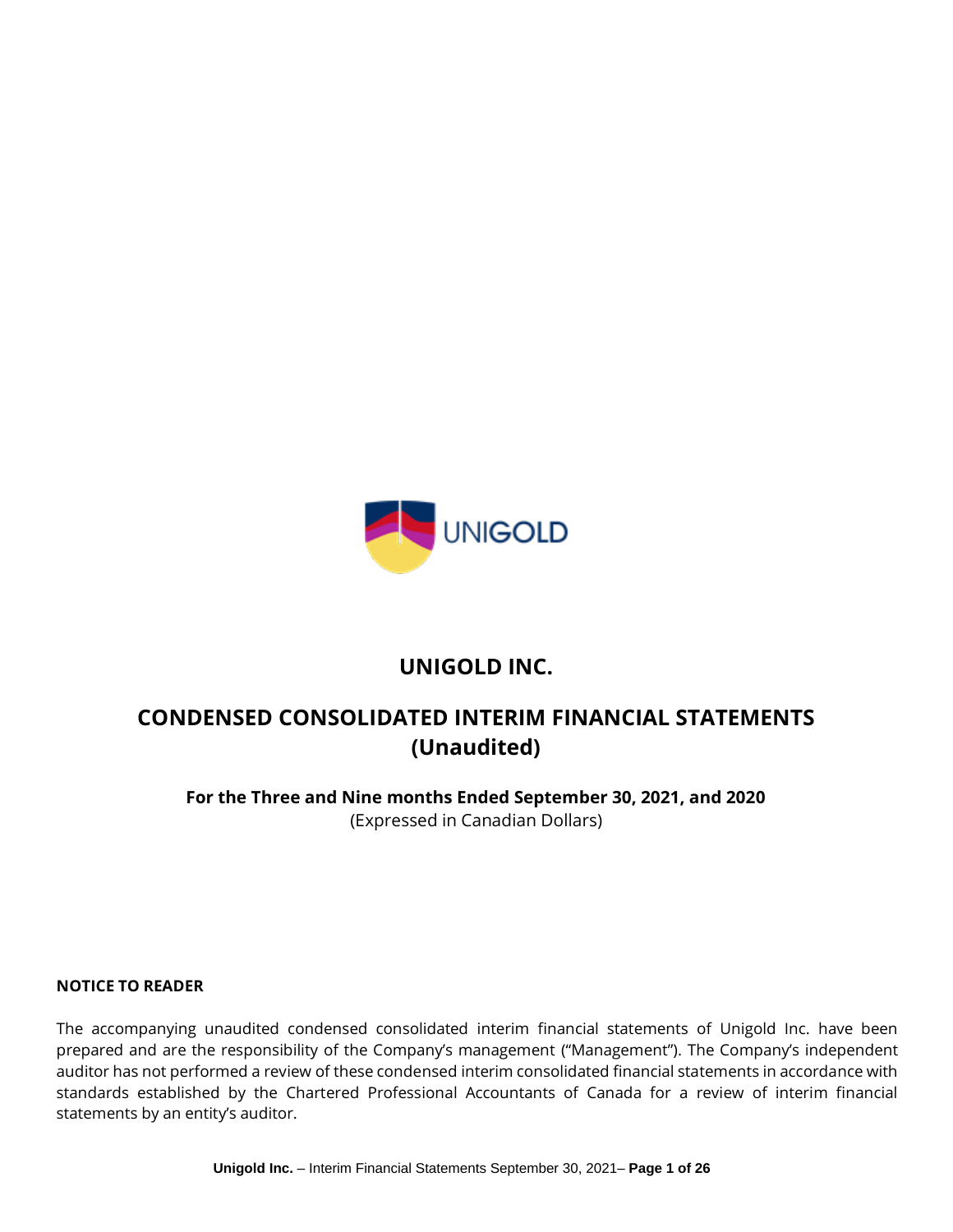

## **CONDENSED CONSOLIDATED INTERIM STATEMENTS OF FINANCIAL POSITION (Unaudited)**

(Expressed in Canadian Dollars)

|                                                   |             | September 30,  | December       |
|---------------------------------------------------|-------------|----------------|----------------|
| As at                                             | <b>Note</b> | 2021           | 31, 2020       |
|                                                   |             |                |                |
| Assets                                            |             |                |                |
| <b>Current assets</b>                             |             |                |                |
| Cash                                              |             | \$2,656,871    | \$4,034,564    |
| Other receivables                                 |             | 258,275        | 174,811        |
| Other financial assets and prepaids               |             | 108,651        | 289,823        |
| Total current assets                              |             | 3,023,797      | 4,499,198      |
| <b>Non-current assets</b>                         |             |                |                |
| Property, plant and equipment                     | 6           | 975,188        | 785,988        |
| <b>Total assets</b>                               |             | \$3,998,985    | \$5,285,186    |
|                                                   |             |                |                |
| <b>Liabilities</b>                                |             |                |                |
| <b>Current liabilities</b>                        |             |                |                |
| Accounts payable and accrued liabilities          |             | \$404,886      | \$107,324      |
| <b>Total liabilities</b>                          |             | 404,886        | 107,324        |
|                                                   |             |                |                |
| <b>Equity attributable to shareholders of the</b> |             |                |                |
| Corporation                                       |             |                |                |
| Share capital                                     | 8           | 70,357,463     | 66,892,807     |
| Reserve for warrants                              | 8           | 1,789,956      | 1,567,459      |
| Reserve for share-based payments                  | 8           | 828,561        | 1,697,134      |
| Accumulated deficit                               |             | (69, 382, 712) | (64, 982, 369) |
| Total equity attributable to shareholders of the  |             |                |                |
| Corporation                                       |             | 3,591,268      | 5,175,031      |
| <b>Non-controlling interest</b>                   |             | 2,831          | 2,831          |
|                                                   |             |                |                |
| <b>Total equity</b>                               |             | 3,594,099      | 5,177,862      |
| <b>Total liabilities and equity</b>               |             | 3,998,985      | \$5,285,186    |
|                                                   |             |                |                |
| Nature of operations (note 1)                     |             |                |                |
| Going concern (note 2)                            |             |                |                |

Going concern (note 2) Commitments and contingencies (note 13) Subsequent event (note 15)

Approved on Behalf of the Board of Directors:

s/Joseph Del Campo s/Joseph Hamilton Director Director

*The accompanying notes are an integral part of these condensed consolidated interim financial statements.*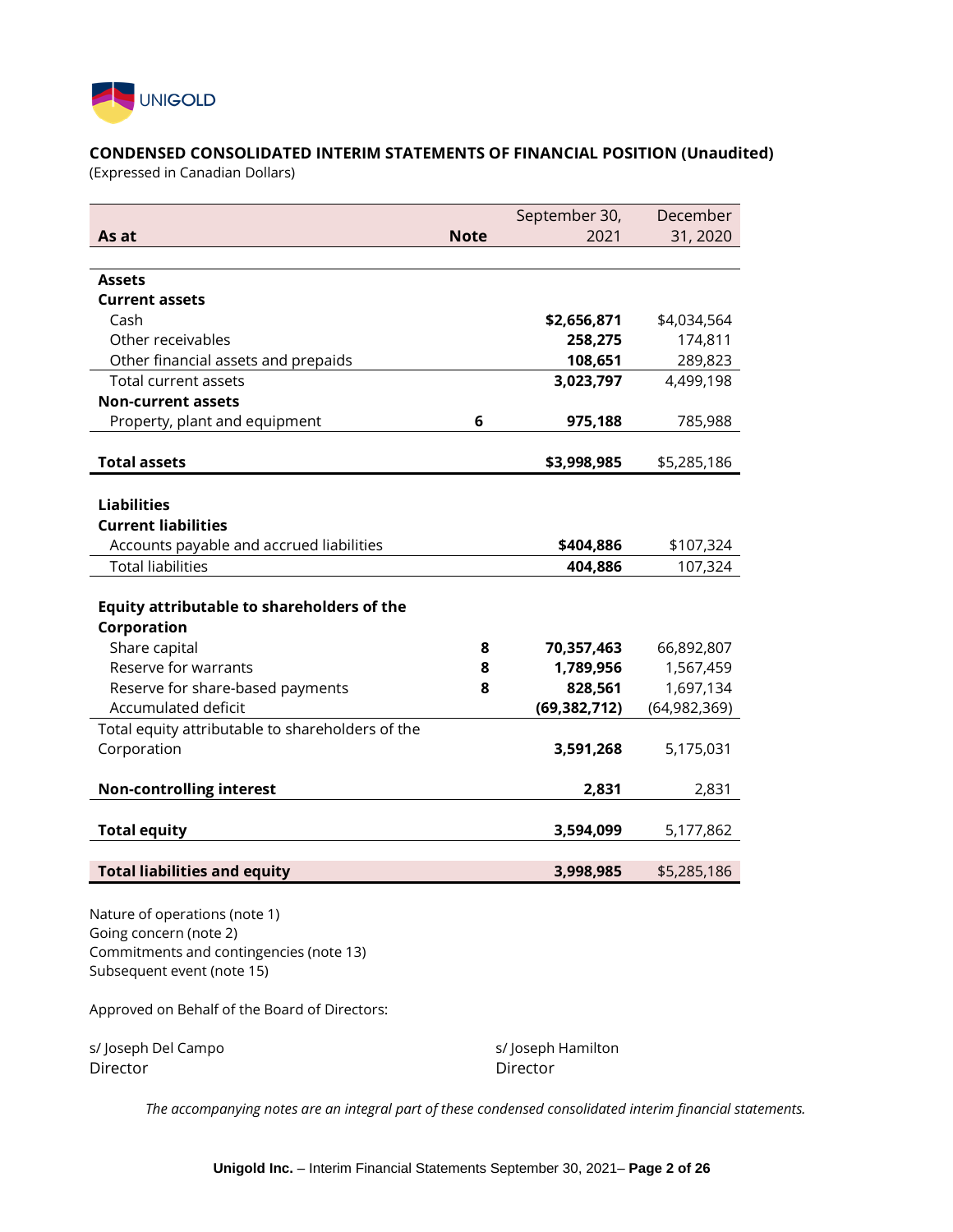

## **CONSOLIDATED INTERIM STATEMENTS OF CHANGES IN SHAREHOLDERS' EQUITY (Unaudited)** (Restated for 2020 (Note 4c)) **(Expressed in Canadian Dollars)**

|                                  |             | <b>Share capital</b> |                          | <b>Other reserves</b>    |                          | <b>Equity</b>       |
|----------------------------------|-------------|----------------------|--------------------------|--------------------------|--------------------------|---------------------|
|                                  | Number of   |                      |                          | Share-based              | Accumulated              | Equity attributable |
|                                  | shares      | Amount               | Warrants                 | payments                 | deficit                  | to shareholders     |
| Balance - December 31, 2019      | 78,021,309  | \$59,892,350         | \$482,966                | \$1,135,429              | ( \$59, 913, 816)        | \$1,596,929         |
| Private placement                | 33,333,334  | 6,000,000            | $\overline{\phantom{a}}$ | $\overline{\phantom{a}}$ | $\overline{\phantom{0}}$ | 6,000,000           |
| Less share issue costs           |             | (383, 319)           |                          |                          |                          | (383, 319)          |
| Warrants issued                  |             | (1, 283, 491)        | 1,283,491                |                          |                          |                     |
| Finder warrants issued           |             | (191, 508)           | 191,508                  |                          |                          |                     |
| Warrants exercised               | 12,375,000  | 2,187,530            | (331, 280)               |                          |                          | 1,856,250           |
| Finder warrants exercised        | 1,245,000   | 170,882              | (46, 382)                |                          |                          | 124,500             |
| Options exercised                | 1,854,000   | 445,252              |                          | (207, 732)               |                          | 237,520             |
| Options expired                  |             |                      | $\overline{\phantom{0}}$ | (29, 391)                | 29,391                   |                     |
| Grant of options                 |             |                      |                          | 798,828                  |                          | 798,828             |
| Net loss for the period          |             |                      |                          |                          | (1,759,418)              | (1,759,418)         |
| Balance - September 30, 2020     | 126,828,643 | 66,837,697           | 1,580,302                | 1,697,134                | (61, 643, 843)           | 8,471,290           |
| Warrants issued                  |             | 2,887                | (2,887)                  |                          |                          |                     |
| Finders warrants issued          |             | 4,704                | (4,704)                  |                          |                          |                     |
| Warrants exercised               | 162,500     | 33,350               | (3,350)                  |                          |                          | 30,000              |
| Finder warrants exercised        | 84,150      | 14,169               | (1,902)                  |                          |                          | 12,267              |
| Net loss for the period          |             |                      |                          |                          | (3,338,526)              | (3,338,526)         |
| Balance - December 31, 2020      | 127,075,293 | 66,892,807           | 1,567,459                | 1,697,134                | (64, 982, 369)           | 5,175,031           |
| Private placement (net of costs) | 25,192,350  | 3,144,658            | $\overline{\phantom{a}}$ | $\overline{\phantom{0}}$ |                          | 3,144,658           |
| Warrants issued                  |             | (322, 549)           | 322,549                  |                          |                          |                     |
| Grant of options                 |             |                      |                          | 241,388                  |                          | 241,388             |
| Warrants exercised               | 3,645,000   | 642,547              | (98, 047)                |                          |                          | 544,500             |
| Expiry of warrants and options   |             |                      | (2,005)                  | (1, 111, 961)            | 1,113,966                |                     |
| Net loss for the period          |             |                      |                          |                          | (5,514,309)              | (5,514,309)         |
| Balance - September 30, 2021     | 155,912,643 | 70,357,463           | 1,789,956                | 826,561                  | (69, 382, 712)           | 3,591,268           |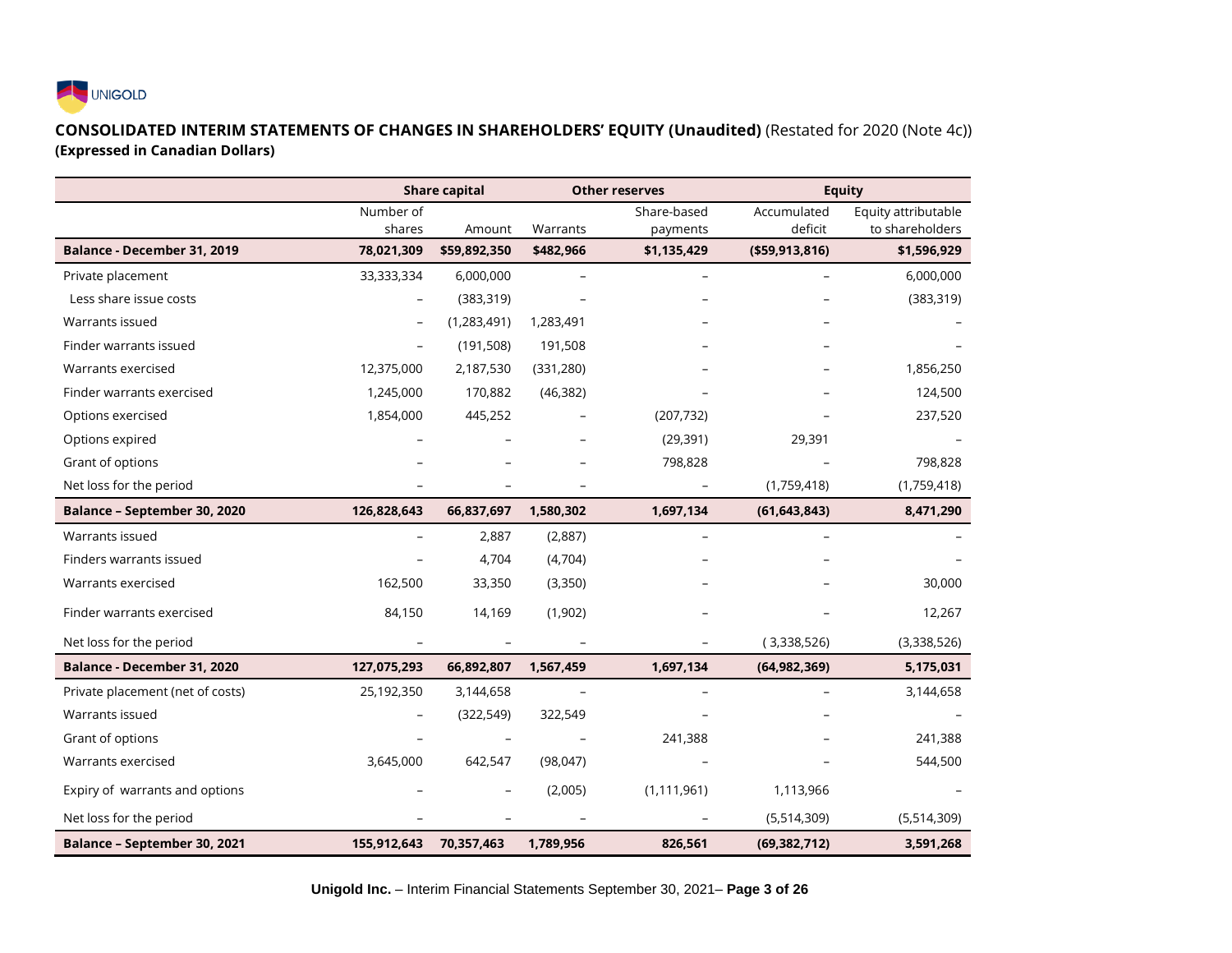

#### **CONDENSED CONSOLIDATED INTERIM STATEMENTS OF LOSS AND COMPREHENSIVE LOSS**

**(Unaudited)** (Restated for 2020)

**(Expressed in Canadian Dollars)** 

|                                           |                | Three months ended<br>September 30, |               | Nine months ended<br>September 30, |                 |
|-------------------------------------------|----------------|-------------------------------------|---------------|------------------------------------|-----------------|
|                                           | <b>NOTE</b>    | 2021                                | $2020^{(1)}$  | 2021                               | $2020^{(1)}$    |
|                                           |                |                                     |               |                                    |                 |
| <b>Operating expenses</b>                 |                |                                     |               |                                    |                 |
| <b>Exploration expenditures</b>           | $\overline{ }$ | \$807,426                           | \$623,578     | \$4,059,918                        | \$1,742,321     |
| Management compensation                   | 10             | 74,395                              | 152,719       | 412,006                            | 372,716         |
| Business development and travel           |                | 81,492                              | 186,695       | 373,742                            | 133,061         |
| Share-based compensation expense          | 8,10           | 44,754                              | 788,462       | 241,388                            | 798,828         |
| Professional and consulting fees          |                | 54,667                              | 48,782        | 145,843                            | 239,351         |
| Listing and shareholder information       |                | 50,841                              | 40,841        | 115,384                            | 75,363          |
| Amortization                              |                | 57,434                              | 24,984        | 110,596                            | 24,984          |
| General and administrative expenses       |                | 5,278                               | 26,483        | 29,641                             | 75,852          |
|                                           |                |                                     |               |                                    |                 |
| Net loss for the period before the        |                |                                     |               |                                    |                 |
| undernoted                                |                | \$(1, 176, 287)                     | \$(1,892,544) | \$(5,488,518)                      | $$$ (3,462,476) |
|                                           |                |                                     |               |                                    |                 |
| Investment income                         |                | 1,047                               | 1,034         | 4,578                              | 1,442           |
| Foreign exchange gain (loss)              |                | (14, 827)                           | (2,760)       | (30, 369)                          | 9,139           |
|                                           |                |                                     |               |                                    |                 |
| Net loss and comprehensive loss for the   |                |                                     |               |                                    |                 |
| period                                    |                | \$(1, 190, 067)                     | \$(1,894,270) | \$(5,514,309)                      | $$$ (3,452,395) |
|                                           |                |                                     |               |                                    |                 |
| Net loss per share - basic and<br>diluted | 9              | \$(0.01)                            | \$(0.02)      | \$(0.04)                           | \$(0.04)        |
| Weighted average number of shares         |                |                                     |               |                                    |                 |
| outstanding during the period -           |                | 142,426,950                         | 97,628,418    | 128,308,161                        | 94,158,382      |
| basic and diluted                         |                |                                     |               |                                    |                 |

 $(1)$  Certain figures are restated – See note 4(c).

*The accompanying notes are an integral part of these condensed consolidated interim financial statements.*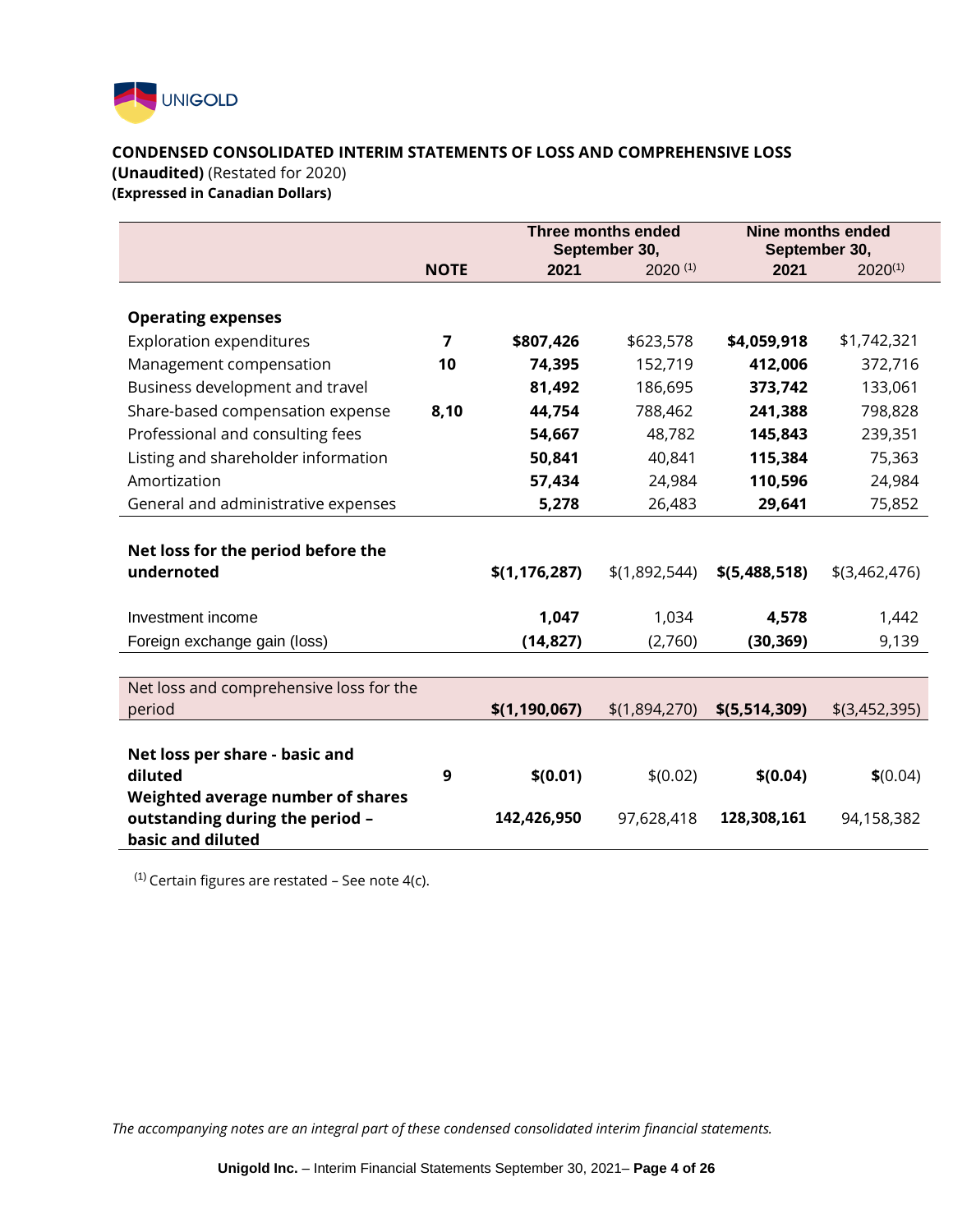

## **CONDENSED CONSOLIDATED INTERIM STATEMENTS OF CASH FLOWS**

*(Unaudited)*

*(Expressed in Canadian Dollars)* 

| For the nine months ended September 30,         | <b>Note</b> | 2021          | $2020^{(1)}$    |
|-------------------------------------------------|-------------|---------------|-----------------|
|                                                 |             | \$            | \$              |
| Cash flows used in operating activities         |             |               |                 |
| Net loss for the period                         |             | \$(5,514,309) | $$$ (3,452,395) |
|                                                 |             |               |                 |
| Adjustments to non-cash items:                  |             |               |                 |
| Share-based compensation expense                | 8           | 241,388       | 798,828         |
| Amortization                                    |             | 110,596       | 24,984          |
|                                                 |             | (5, 162, 325) | (2,628,583)     |
| Working capital adjustments:                    |             |               |                 |
| Other receivables                               |             | 181,172       | (103, 728)      |
| Other financial assets and prepaids             |             | (83, 264)     | (908, 729)      |
| Accounts payable and accrued liabilities        |             | 297,561       | 405,023         |
|                                                 |             | (4, 767, 055) | (3, 236, 017)   |
|                                                 |             |               |                 |
| Cash flows used in investing activities         |             |               |                 |
| Property, plant and equipment purchases         | 6           | (299, 796)    | (149, 154)      |
| Net cash flows used in investing activities     |             | (299, 796)    | (149, 154)      |
|                                                 |             |               |                 |
| Cash flows provided by financing activities     |             |               |                 |
| Proceeds from private placement financing       | 8           | 3,275,005     | 6,000,000       |
| Less share issue costs                          |             | (130, 348)    | (415, 470)      |
| Warrant exercises                               | 8           | 544,500       | 1,980,750       |
| Stock option exercises                          | 8           |               | 237,520         |
| Net cash flows provided by financing activities |             | 3,689,158     | 7,802,800       |
|                                                 |             |               |                 |
| Net increase (decrease) in cash                 |             | (1, 377, 693) | 4,417,629       |
| Cash, beginning of period                       |             | 4,034,564     | 1,372,210       |
| Cash, end of period                             |             | \$2,656,871   | \$5,789,839     |

(1) Certain figures are restated – See note 4(c).

*The accompanying notes are an integral part of these condensed consolidated interim financial statements.*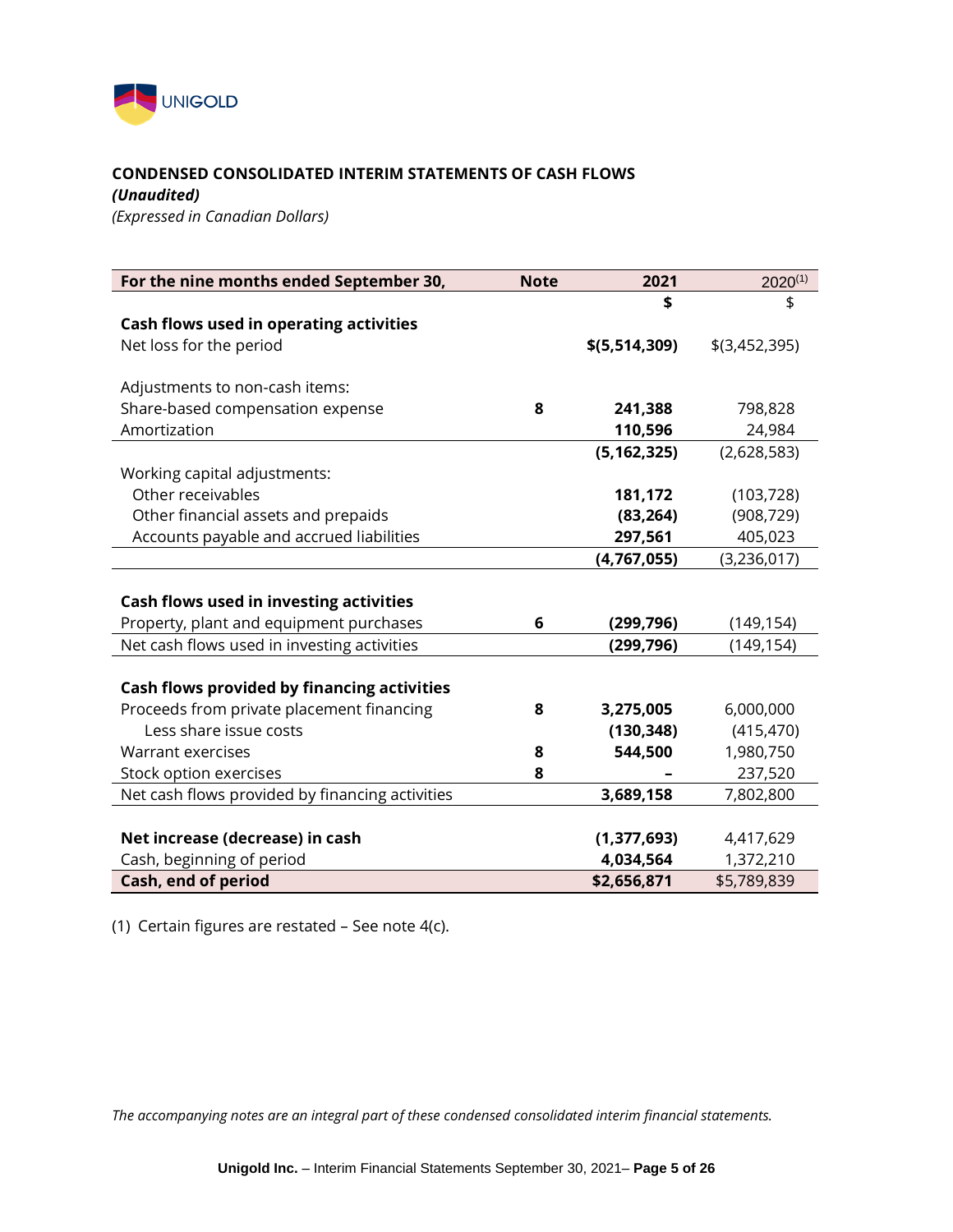

For the three and nine months ended September 30, 2021 and 2020 (Unaudited) Expressed in Canadian dollars unless otherwise stated

## **1. Nature of Operations and Basis of Presentation**

#### **Nature of operations**

Unigold Inc. ("Unigold" or the "Corporation") was incorporated pursuant to the Business Corporations Act (Ontario) on May 9, 1990. The Corporation's corporate head office is located at 401 Bay Street, Suite 2704, P.O. Box 4, Toronto, ON, M5H 2Y4.

Unigold is in the process of exploring its properties in the Dominican Republic.

## **Basis of presentation**

These condensed consolidated interim financial statements include the accounts of the Corporation, and its wholly-owned subsidiary, Unigold Resources Inc., which is incorporated in Canada under the Canada Business Corporations Act, and its 97% owned subsidiary, Unigold Dominicana, S.R.L., which is incorporated in the Dominican Republic. All material intercompany balances and transactions have been eliminated.

## **2. Going Concern**

These condensed consolidated interim financial statements have been prepared on a going concern basis. The going concern basis of presentation assumes that the Corporation will continue in operation for the foreseeable future and be able to realize its assets and discharge its liabilities and commitments in the normal course of business. Because of continuing operating losses, the Corporation's continuance as a going concern is dependent upon its ability to obtain adequate financing or to reach profitable levels of operation. To address its financing requirements, the Corporation will seek financing through measures that may include joint venture agreements, debt and equity financings, asset sales, and rights offerings to existing shareholders or other financial transactions.

It is not possible to predict whether financing efforts will be successful or if Unigold will attain profitable levels of operation. These consolidated financial statements do not include any adjustments to the carrying values of assets and liabilities and the reported expenses and statement of financial position classification that would be necessary should the Corporation be unable to continue as a going concern and therefore be required to realize its assets and liquidate its liabilities and commitments in other than the normal course of business and at amounts different from those in the accompanying condensed consolidated interim financial statements. These adjustments could be material.

#### Covid 19

Since March 2020 there has been a continuing global outbreak of COVID-19 (coronavirus), which has had a significant impact on businesses through the restrictions put in place by the Canadian and Dominican Republic governments regarding travel, business operations and isolation/quarantine orders. At this time, it is unknown the extent of the impact the COVID-19 outbreak may have on the Company as this will depend on future developments that are highly uncertain and that cannot be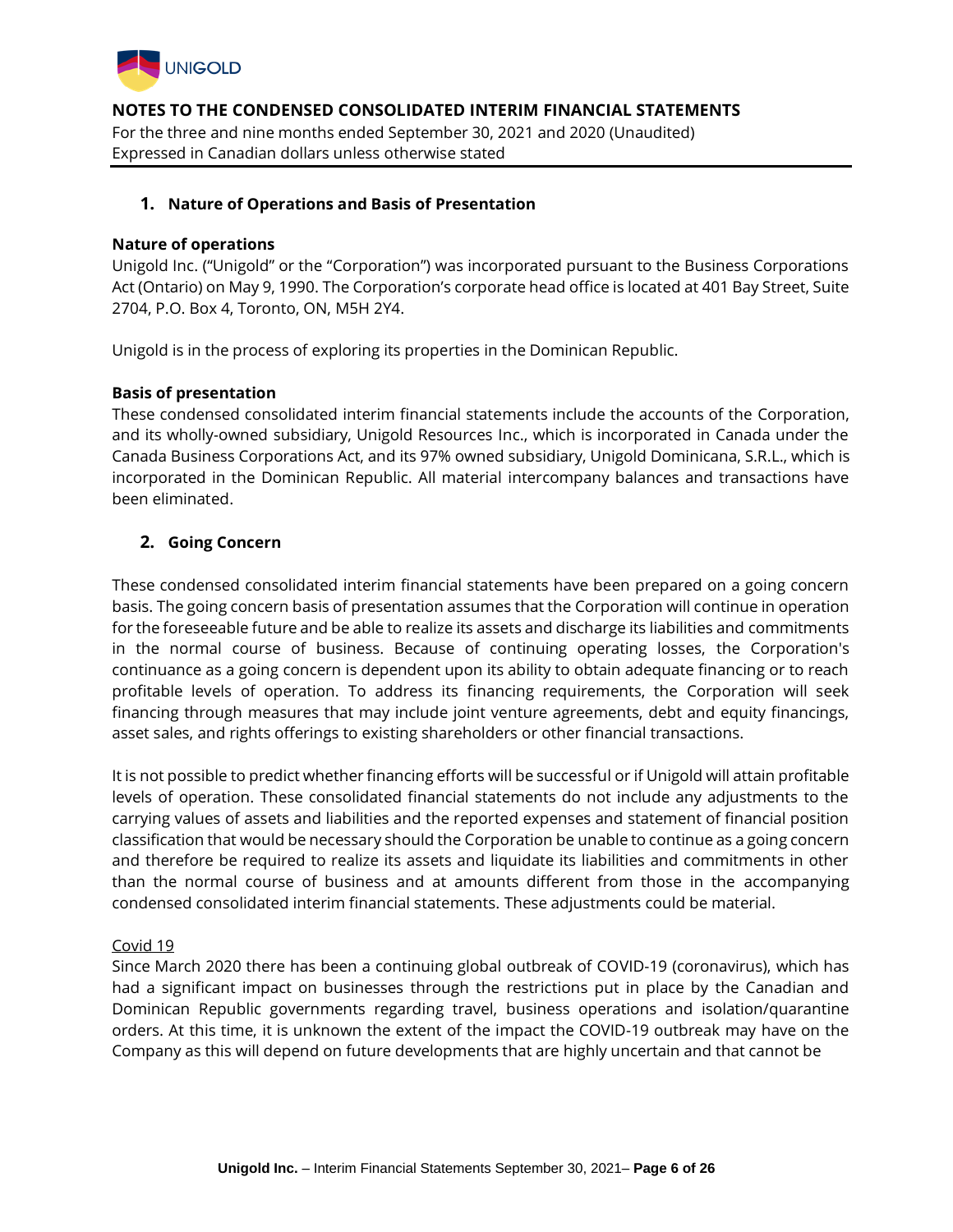

predicted with confidence. These uncertainties arise from the inability to predict the ultimate geographic spread of the disease, and the duration of the outbreak, including the duration of travel restrictions, business closures or disruptions, and quarantine/isolation measures that are currently, or may be put, in place by Canada and other countries to fight the virus.

## **3. Measurement Uncertainty**

The business of mining and exploring for minerals involves a high degree of risk and there can be no assurance that current exploration programs will result in profitable mining operations. The Corporation's continued existence is dependent upon the preservation of its interest in the underlying properties, the discovery of economically recoverable reserves, the achievement of profitable operations, or the ability of the Corporation to raise alternative financing, if necessary, or alternatively upon the Corporation's ability to dispose of its interests on an advantageous basis. All of the Corporation's exploration properties are located outside of Canada and are subject to the risk of foreign investment, including increases in taxes and royalties, renegotiation of contracts, currency exchange fluctuations and political uncertainty.

Although the Corporation has taken steps to verify title to the properties on which it is conducting exploration and in which it has an interest, in accordance with industry standards for the current state of exploration of such properties, these procedures do not guarantee the Corporation's title. Property title may be subject to unregistered prior agreements and non-compliance with regulatory, social and environmental requirements.

# **4. Summary of Significant Accounting Policies**

## **(a) Statement of compliance**

These condensed consolidated interim financial statements, including comparatives, have been prepared in accordance with International Accounting Standard ("IAS") 34 *Interim Financial Reporting* using the accounting policies consistent with International Financial Reporting Standards ("IFRS") as issued by the International Accounting Standards Board. These condensed consolidated interim financial statements have been prepared on the basis of and using accounting policies, methods of computation and presentation consistent with those applied in Unigold's Consolidated Annual Financial Statements for the year ended December 31, 2020. The accounting policies applied in these condensed consolidated interim financial statements are based on IFRS as issued and outstanding at November 30, 2021, the date the Audit Committee approved these statements. Any subsequent changes to IFRS that are given effect in the Corporation's annual consolidated financial statements for the year ending December 31, 2021, could result in restatement of these condensed consolidated interim financial statements, including the transition adjustments recognized on change-over to IFRS.

The preparation of financial statements in accordance with IAS 34 requires the use of certain critical accounting estimates. It also requires Management to exercise judgement in applying the Corporation's accounting policies. See note 5 – *Significant Accounting Judgments and Estimates*.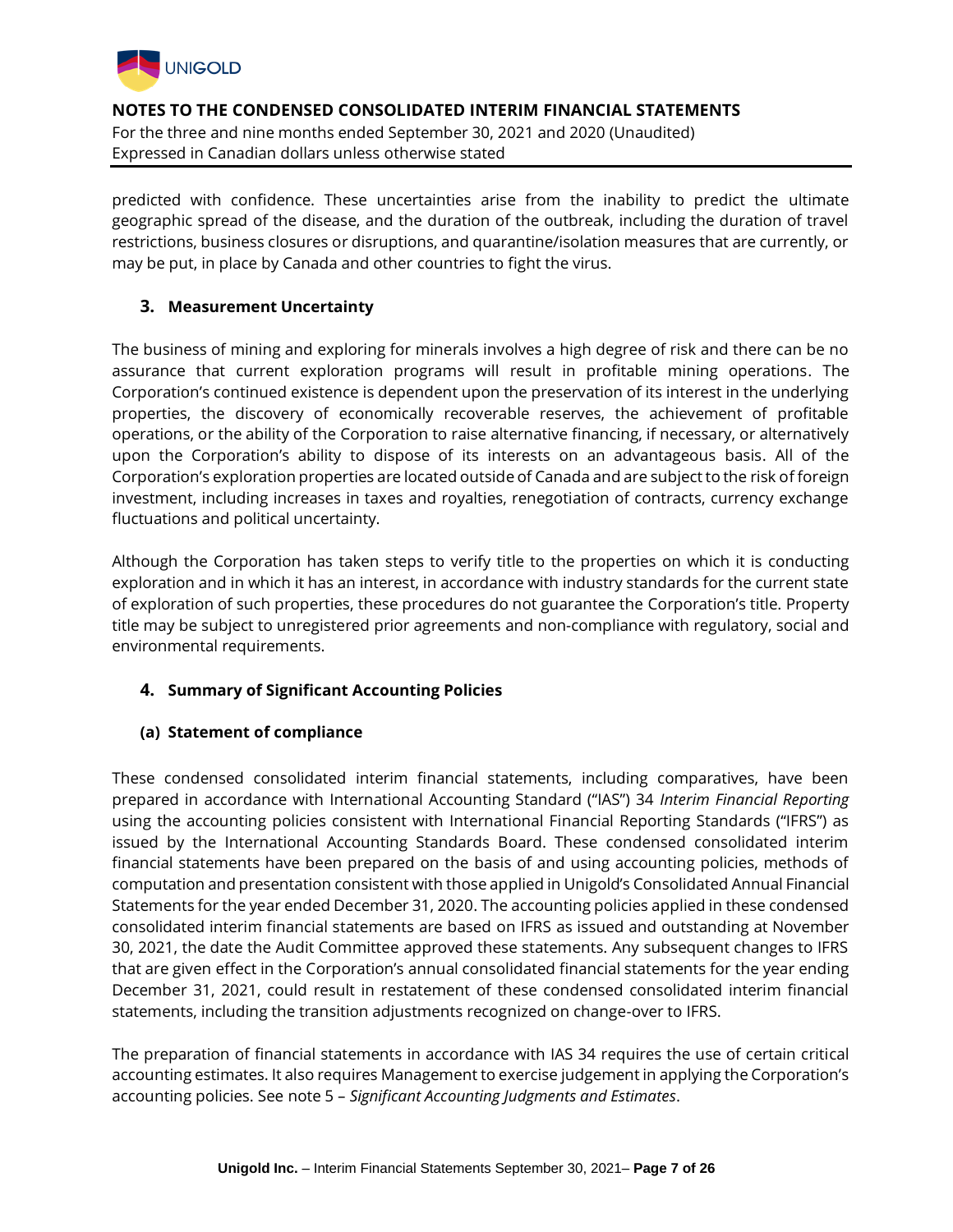

## **(b) Basis of preparation**

The condensed consolidated interim financial statements are presented in Canadian dollars and are prepared on the historical cost basis. In addition, these consolidated financial statements are prepared using the accrual basis of accounting except for cash flow information.

## **(c) Change in Accounting Policies for Exploration and Evaluation Expenditures**

In order to enhance the relevance to the decision-making needs of users and improve comparability with its peers, the Corporation has voluntarily elected to change its accounting policy with respect to exploration properties and deferred exploration expenditures, consistent with the guidance provided in IFRS 6 – Exploration for and Evaluation of Mineral Resources *and IAS 8 – Accounting Policies, Changes in Accounting Estimates and Errors.* The new accounting policy was adopted on December 31, 2020, and applied retroactively to the interim and annual consolidated financial statements for the periods during the year ended December 31, 2020 and the statement of loss and comprehensive loss for the nine months ended September 30, 2021. In prior periods the Company's policy was to defer exploration expenditures until such time as the properties were put into commercial production, sold or become impaired.

The full accounting policy is as follows:

The Company expenses exploration and evaluation expenditures as incurred. Expenses charged to exploration properties include acquisition costs of mineral property rights, property option payments and certain exploration and evaluation activities.

Once a project has been established as commercially viable, technically feasible and the decision to proceed with development has been approved by the Board of Directors, related development expenditures are capitalized. This includes costs incurred in preparing the site for mining operations. Capitalization ceases when the mine is capable of commercial production.

The following tables reflect the retroactive changes made to the unaudited statement of loss and comprehensive loss and statement of cash flows for the nine months ended September 30, 2020, giving effect to this Policy change: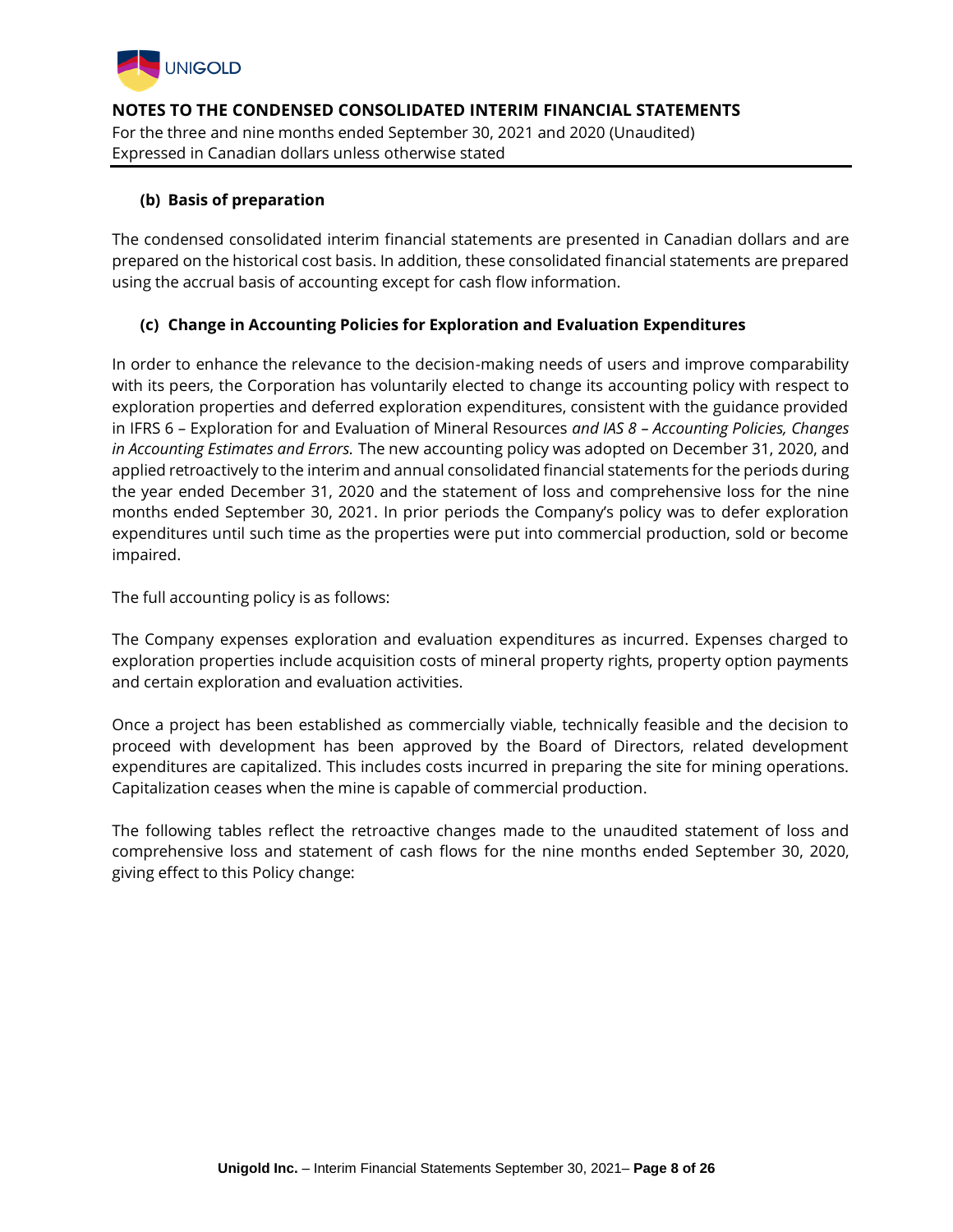

For the three and nine months ended September 30, 2021 and 2020 (Unaudited) Expressed in Canadian dollars unless otherwise stated

| For the nine months ended September 30,<br>2020 | As originally<br>reported | <b>Effects of</b><br>restatement | As restated |
|-------------------------------------------------|---------------------------|----------------------------------|-------------|
| <b>Consolidated statement of loss and</b>       |                           |                                  |             |
| comprehensive loss                              | \$                        | \$                               | \$          |
| Operating expenses                              |                           |                                  |             |
| <b>Exploration expenditures</b>                 |                           | 1,717,337                        | 1,717,337   |
| All other operating expenses                    | 1,720,655                 |                                  | 1,720,655   |
| Amortization expense                            |                           | 24,984                           | 24,984      |
| Net loss for the period before the undernoted   | 1,720,655                 | 1,742,321                        | 3,462,476   |
| Foreign exchange (gain)                         | (9, 139)                  |                                  | (9, 139)    |
| Investment income                               | (1,442)                   |                                  | (1, 442)    |
| Net loss and comprehensive loss for the         |                           |                                  |             |
| period                                          | 1,710,074                 | 1,742,321                        | 3,452,395   |
| Net loss per share - basic and diluted          | \$0.02                    | \$0.02                           | \$0.04      |
| Weighted average number of shares outstanding   |                           |                                  |             |
| during the period - basic and diluted           | 94,158,382                | 94,158,382                       | 94,158,382  |
|                                                 |                           |                                  |             |

| For the nine months ended September 30,     | As originally | <b>Effects of</b> | As restated |
|---------------------------------------------|---------------|-------------------|-------------|
| 2020                                        | reported      | restatement       |             |
| <b>Consolidated statement of cash flows</b> | \$            | \$                | \$          |
| Cash flows used in operating activities     |               |                   |             |
| Net loss for the period                     | (1,710,074)   | (1,742,321)       | (3,452,395) |
|                                             |               |                   |             |
| Adjustments to non-cash items:              |               |                   |             |
| Share-based compensation expense            | 798,828       |                   | 798,828     |
| Amortization                                | 24,984        |                   | 24,984      |
|                                             | (886, 262)    | (1,742,231)       | (2,628,583) |
| Working capital adjustments                 |               |                   |             |
|                                             |               |                   |             |
| Other receivables                           | (103, 728)    |                   | (103, 728)  |
| Other financial assets and prepaids         | (908, 729)    |                   | (908, 729)  |
| Accounts payable and accrued liabilities    | 405,023       |                   | 405,023     |
| Net cash flows used in operating activities | (1,493,696)   | (1,742,321)       | (3,236,017) |
|                                             |               |                   |             |
| Cash flows used in investing activities     |               |                   |             |
| Property, plant and equipment               | (149, 154)    |                   | (149, 154)  |
| Exploration and evaluation assets           | (1,742,321)   | 1,742,321         |             |
| Net cash flows used in investing activities | (1,891,475)   | 1,742,321         | (149, 154)  |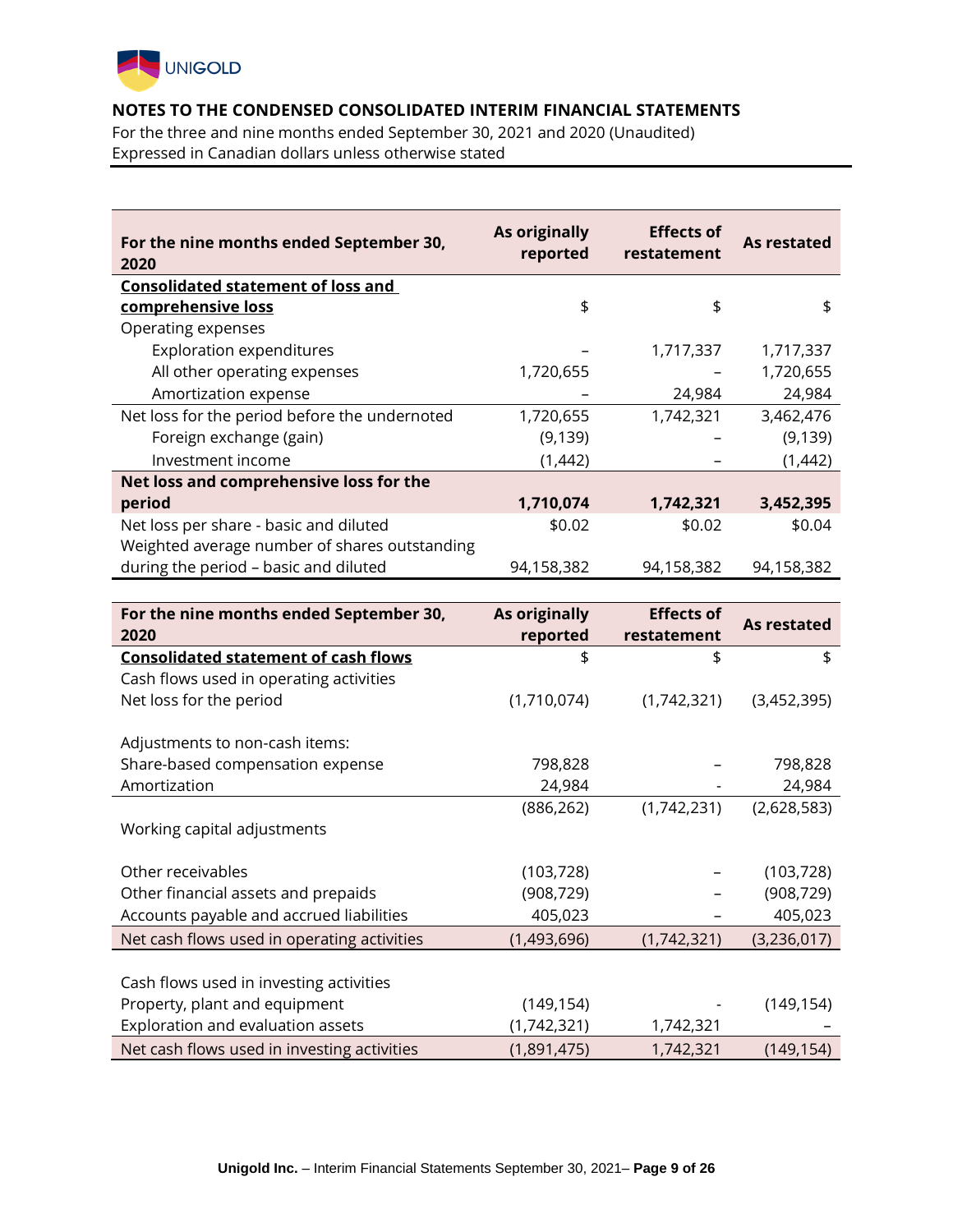

For the three and nine months ended September 30, 2021 and 2020 (Unaudited) Expressed in Canadian dollars unless otherwise stated

| Cash flows provided by financing activities     |             |             |
|-------------------------------------------------|-------------|-------------|
| Proceeds from private placement financing       | 6,000,000   | 6,000,000   |
| Less share issue costs                          | (415, 470)  | (415, 470)  |
| Warrant exercises                               | 1,980,750   | 1,980,750   |
| Stock option exercises                          | 237,520     | 237,520     |
| Net cash flows provided by financing activities | 7,802,800   | 7,802,800   |
|                                                 |             |             |
| Net increase (decrease) in cash                 | 4,417,629   | 4,417,629   |
| Cash, beginning of period                       | 1,372,210   | 1,372,210   |
| Cash, end of period                             | \$5,789,839 | \$5,789,839 |

#### **(d) Accounting standards and interpretations issued but not yet adopted**

Certain pronouncements were issued by the IASB or the IFRIC that are mandatory for accounting periods on or after January 1, 2021 or later periods. Many are not applicable or do not have a significant impact to the Corporation and have been excluded. The following have not been adopted effective September 30, 2021.

#### Future accounting policies

IFRS 10 – Consolidated Financial Statements ("IFRS 10") and IAS 28 – Investments in Associates and Joint Ventures ("IAS 28") were amended in September 2014 to address a conflict between the requirements of IAS 28 and IFRS 10 and clarify that in a transaction involving an associate or joint venture, the extent of gain or loss recognition depends on whether the assets sold or contributed constitute a business. The effective date of these amendments is yet to be determined however early adoption is permitted.

IAS 1 – Presentation of Financial Statements ("IAS 1") was amended in January 2020 to provide a more general approach to the classification of liabilities under IAS 1 based on the contractual arrangements in place at the reporting date. The amendments clarify that the classification of liabilities as current or noncurrent is based solely on a company's right to defer settlement at the reporting date. The right needs to be unconditional and must have substance. The amendments also clarify that the transfer of a company's own equity instruments is regarded as settlement of a liability, unless it results from the exercise of a conversion option meeting the definition of an equity instrument. The amendments are effective for annual periods beginning on January 1, 2023.

IAS 16 – Property, Plant and Equipment ("IAS 16") was amended. The amendments introduce new guidance, such that the proceeds from selling items before the related property, plant and equipment is available for its intended use can no longer be deducted from the cost. Instead, such proceeds are to be recognized in profit or loss, together with the costs of producing those items. The amendments are effective for annual periods beginning on January 1, 2022.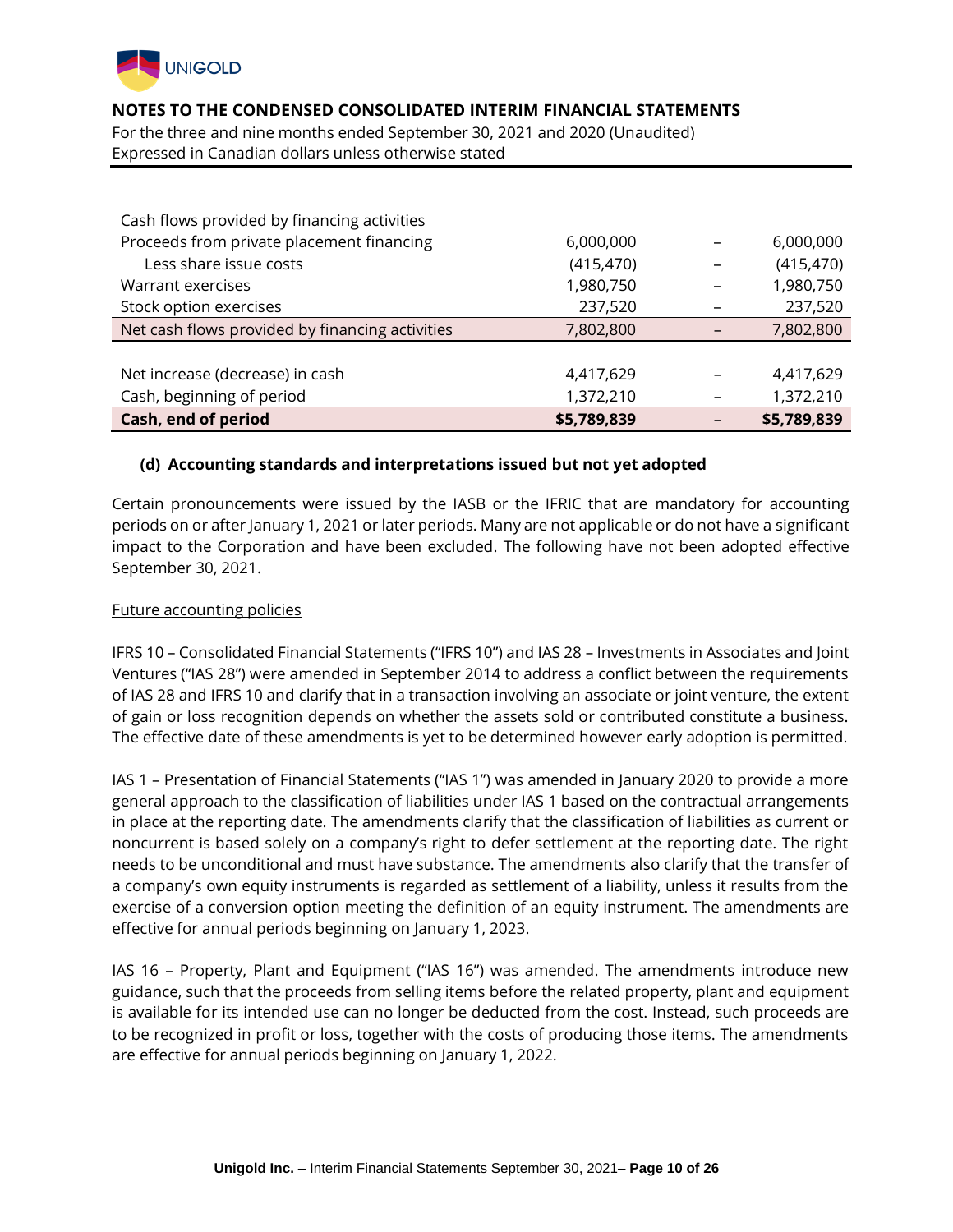

## **(e) Accounting policies**

The accounting policies applied by the Corporation in these condensed consolidated interim financial statements are the same as those applied to the Corporation's annual consolidated financial statements for the year ended December 31, 2020, and the corresponding interim reporting period. *Note 4* to those annual statements describe the significant accounting policies used by the Corporation. These condensed consolidated interim financial statements do not include all the notes of the type normally included in an annual financial report and therefore should be read in conjunction with the Corporation's annual consolidated financial statements for the year ended December 31, 2020, as they provide an update of previously reported information.

## **5. Significant Accounting Judgments and Estimates**

The preparation of these condensed consolidated interim financial statements requires management to make estimates and assumptions that affect the reported amounts of assets and liabilities at the date of the financial statements and reported amounts of expenses during the reporting period. Actual outcomes could differ from these estimates. The condensed consolidated interim financial statements include estimates which, by their nature, are uncertain. The impacts of such estimates are pervasive throughout the consolidated financial statements and may require accounting adjustments based on future occurrences. Revisions to accounting estimates are recognized in the period in which the estimate is revised, and the revision affects both current and future periods.

Significant assumptions about the future and other sources of estimation uncertainty that management has made at the statement of financial position date, that could result in a material adjustment to the carrying amounts of assets and liabilities, in the event that actual results differ from assumptions made, relate to, but are not limited to, the following:

- i. the recoverability of exploration properties, and exploration and evaluation assets which are included in the condensed consolidated interim statement of financial position;
- ii. the inputs used in accounting for valuation of warrants and options which are included in the condensed consolidated interim statement of financial position;
- iii. the inputs used in accounting for share-based compensation expense in the condensed consolidated interim statement of comprehensive loss;
- iv. the nil provision for asset retirement obligations which is included in the condensed consolidated interim statement of financial position;
- v. the estimated useful life of property, plant and equipment; and
- vi. the existence and estimated amounts of contingencies (note 13 *Commitments and Contingencies*).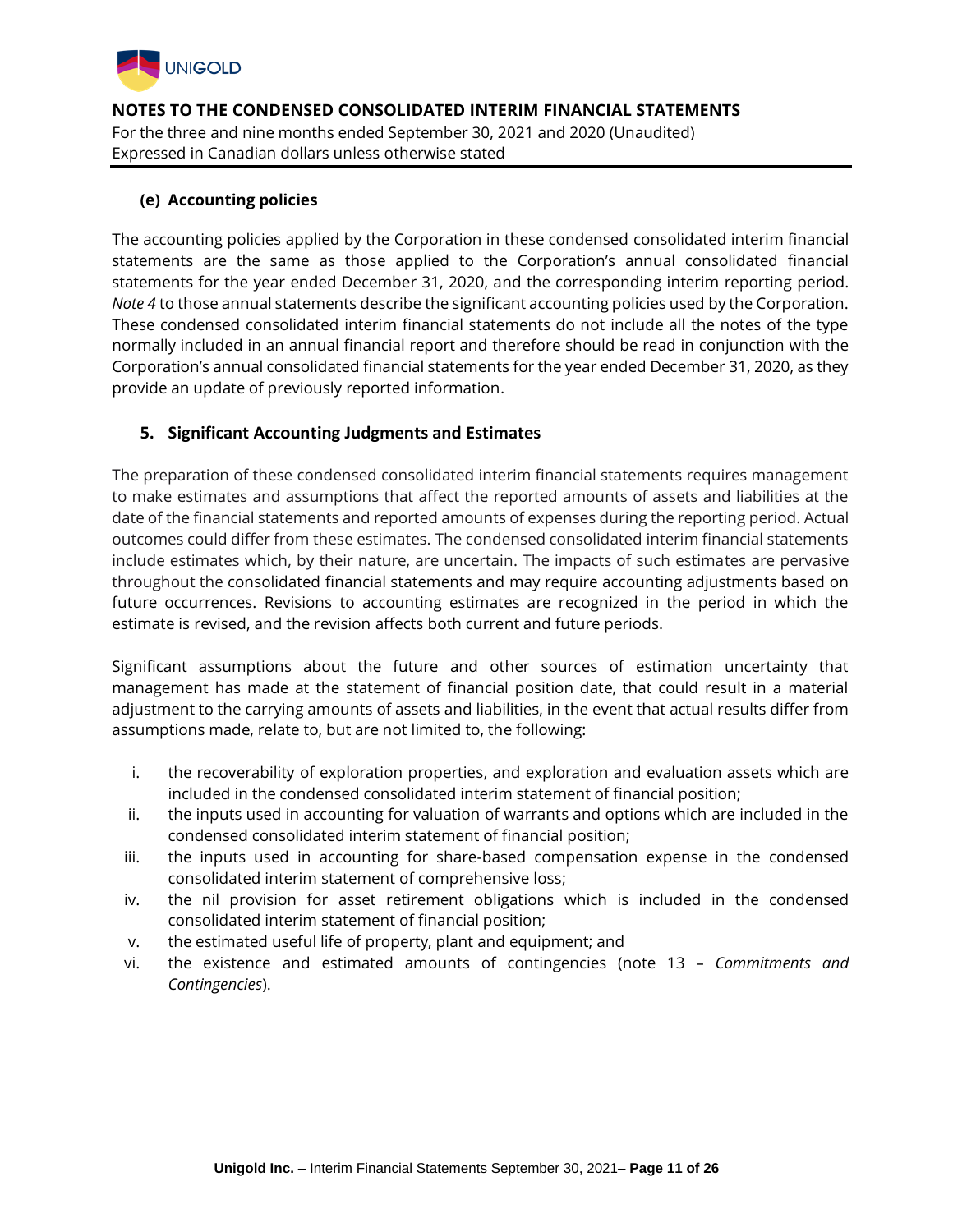

For the three and nine months ended September 30, 2021 and 2020 (Unaudited) Expressed in Canadian dollars unless otherwise stated

## **6. Property, Plant and Equipment**

| Cost                        | Land     | <b>Vehicles</b> | <b>Field</b><br>equipment | <b>Camp and</b><br>buildings | <b>Total</b> |
|-----------------------------|----------|-----------------|---------------------------|------------------------------|--------------|
|                             |          |                 |                           |                              |              |
| Balance, December 31, 2019  | \$13,771 | \$51,757        | \$801,998                 | \$328,645                    | \$1,196,171  |
| Additions                   |          | 62,300          | 551,999                   | -                            | 614,299      |
| Balance, December 31, 2020  | 13.771   | 114,057         | 1,353,997                 | 328,645                      | 1,810,470    |
| Additions                   | -        | 197,504         | 102,292                   | -                            | 299,796      |
| Balance, September 30, 2021 | \$13,771 | \$311,561       | \$1,456,289               | \$328,645                    | \$2,110,266  |

|                             |                          |                 | <b>Field</b> | <b>Camp and</b> |              |
|-----------------------------|--------------------------|-----------------|--------------|-----------------|--------------|
| Amortization                | Land                     | <b>Vehicles</b> | equipment    | buildings       | <b>Total</b> |
|                             |                          |                 |              |                 |              |
| Balance, December 31, 2019  | $s -$                    | \$48,038        | \$650,946    | \$266,861       | \$965,845    |
| Amortization                |                          | 6,060           | 40,221       | 12,356          | 58,637       |
| Balance, December 31, 2020  |                          | 54,098          | 691,167      | 279,217         | 1,024,482    |
| Amortization                | $\overline{\phantom{m}}$ | 27,892          | 72,994       | 9,711           | 110,596      |
| Balance, September 30, 2021 | $s -$                    | \$81,990        | \$764,161    | \$288,928       | \$1,135,078  |

|                         |          |                 | <b>Field</b> | Camp and  |              |
|-------------------------|----------|-----------------|--------------|-----------|--------------|
| <b>Carrying amounts</b> | Land     | <b>Vehicles</b> | equipment    | buildings | <b>Total</b> |
| At December 31, 2019    | \$13,771 | \$3,719         | \$151,052    | \$61,784  | \$230,326    |
| At December 31, 2020    | 13.771   | 59.959          | 662,830      | 49.428    | 785,988      |
| At September 30, 2021   | \$13,771 | \$229,571       | \$692,128    | \$39,717  | \$975,188    |

## **7. Exploration Properties, and Exploration and Evaluation Expenditures ("E&E")**

#### **Neita Property**

The Corporation owns 100% of the exploration rights for gold, silver, zinc, copper, and all associated minerals on the Neita Property ("Neita") in the northwestern Dominican Republic, as well as a sole and exclusive option for the commercial mining of the mineral deposits. See note 13(f) regarding net smelter return commitments.

On May 22, 2018, Unigold announced that the Ministry of Energy and Mines of the Dominican Republic had granted the Corporation the Neita Fase II Exploration Concession for a three-year period with two possible one-year extensions. On March 12, 2021, the first one-year extension was granted, extending the expiration date for the concession licence to May 10, 2022.

On October 16, 2018, The Ministry of the Environment of the Dominican Republic approved a 2-year Environmental Permit for the exploration activities on the Neita Fase II concession. In early October 2020, the Ministry granted a 60-day extension to the existing Environmental permit as it reviewed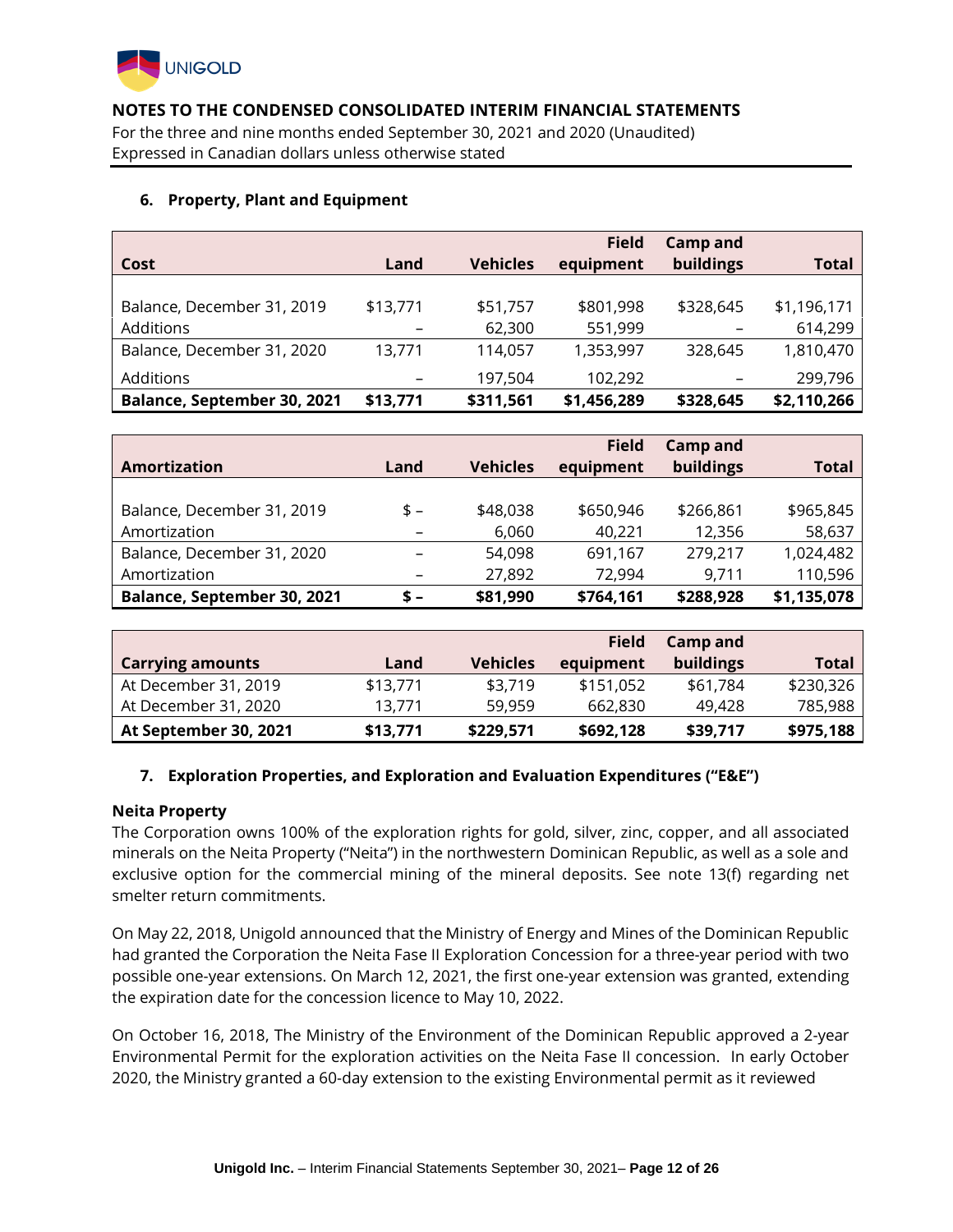

For the three and nine months ended September 30, 2021 and 2020 (Unaudited) Expressed in Canadian dollars unless otherwise stated

Unigold's request for a permit extension. In early November 2020 the Environmental Licence was extended until May 10, 2021, to coincide with the anniversary date of the Exploration Concession. On April 16, 2021, the Company requested and was granted an extension of the Environmental Permit until May 10, 2022, to coincide with the new anniversary date of the Neita Fase II Exploration Concession.

The property is subject to ongoing renewal and application processes. Should renewals and applications not be granted, then the carrying value of the exploration and evaluation assets may be impaired.

## **E&E**

The following table is a breakdown of the E&E expenditures incurred during the nine months ended September 30, 2021 and 2020:

|                                                                  |             | September 30, |
|------------------------------------------------------------------|-------------|---------------|
|                                                                  | 2021        | 2020          |
| Geology/Field                                                    |             |               |
| Consulting (contract geologists and other technical specialists) | \$1,046,032 | \$215,012     |
| Drilling (including supplies and logistics expenses)             | 749,044     | 527,260       |
| Wages and salaries                                               | 543,229     | 199,551       |
| Camp and field expense (including geochemistry and geophysics)   | 346,376     | 200,930       |
| Environment                                                      | 200,816     | 6,790         |
| Community Social Responsibility (CSR)                            | 125,966     | 102,609       |
| Travel, domestic and international                               | 5,027       | 1,660         |
| <b>Technical studies/Analysis</b>                                |             |               |
| Laboratory analysis                                              | 193,087     | 177,058       |
| <b>Financial/Administrative Support</b>                          |             |               |
| Taxes and duties                                                 | 225,567     | 163,795       |
| Project management, Country Director                             | 298,563     |               |
| Other G&A, legal, depreciation                                   | 326,211     | 147,656       |
| <b>Balance</b>                                                   | \$4,059,918 | \$1,742,321   |

## **8. Attributable to Equity Holders of the Corporation**

## **(a) Common shares**

Authorized *–* The Corporation is authorized to issue an unlimited number of common shares with no par value.

Issued and outstanding common shares of the Corporation at September 30, 2021 is 155,912,643 (127,075,293) at December 31, 2020).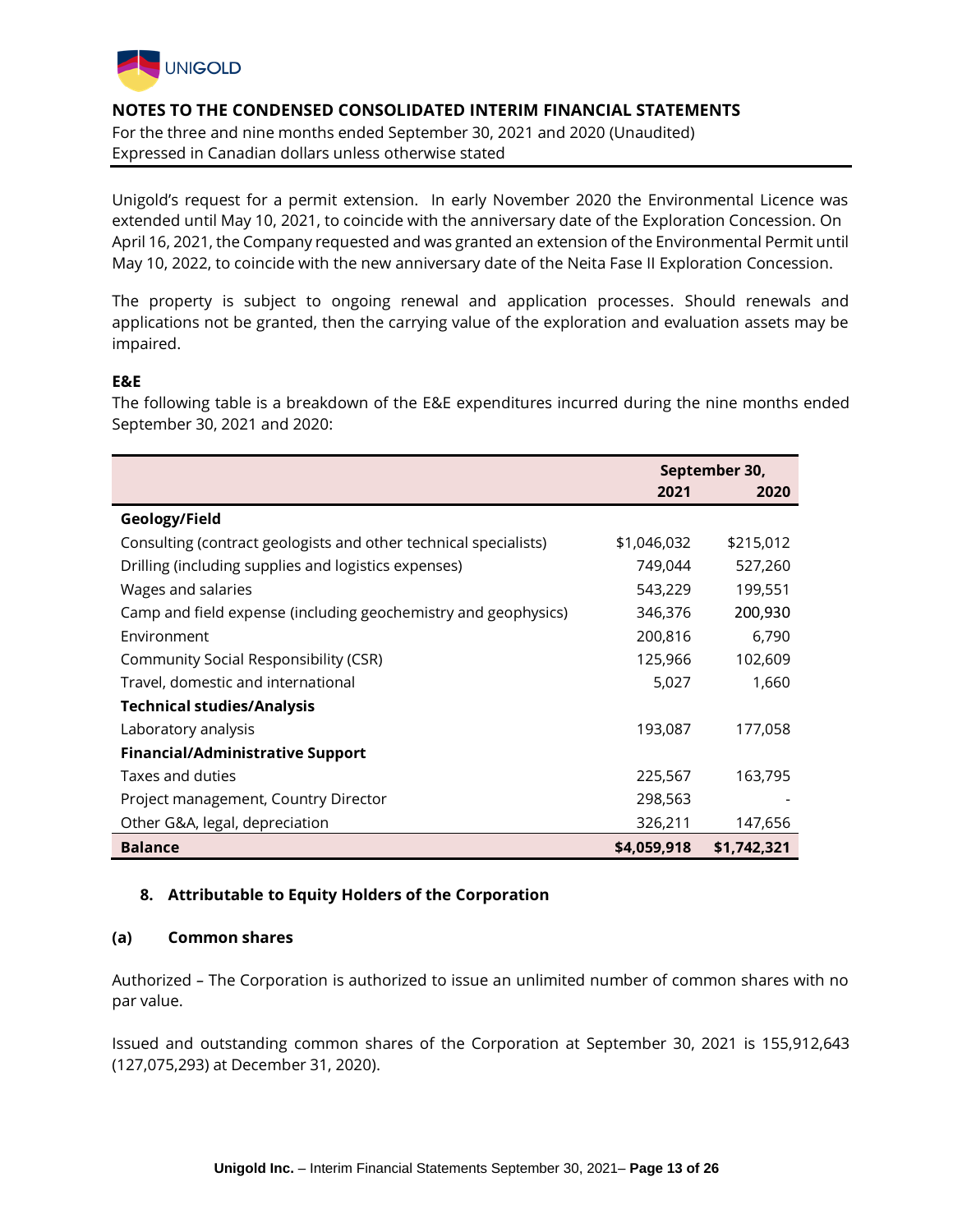

i. On June 23, 2020, Unigold closed a non-brokered private placement of 33,333,334 units of the Corporation (the "2020 Units") at a price of \$0.18 per unit for gross proceeds of \$6,000,000

("2020 Offering"). Each 2020 Unit consisted of one Common Share of the Corporation (a "Common Share") and one-half of one Common Share purchase warrant ("2020 Warrant"). Finder fees of \$326,506 and \$58,013 other costs paid/expended and 1,960,620 finder warrants (2020 Finder Warrants) were issued upon completion of the 2020 Offering as additional agent compensation. A fair value of \$1,283,491 was assigned to the 2020 Warrants and a fair value of \$191,508 was assigned to the 2020 Finder Warrants. See note 8(b).

- ii. On August 10, 2021 Unigold closed a non-brokered private placement of 25,192,350 units of the Corporation (the "2021 August Units") at a price of \$0.13 per unit for gross proceeds of \$3,275,005. ("2021 August Offering"). Each 2021 August Unit consists of one Common Share of the Corporation (a "Common Share") and one-half of one Common Share purchase warrant ("2021 August Warrant"). Finder fees of \$7,540 and \$122,807 other share issue costs paid/expended in relation to the 2021 August Offering. A fair value of \$322,549 was assigned to the 2021 August Warrants. See note 8(b).
- iii. During the nine months ended September 30, 2021, 3,645,000 common shares were issued for the exercise of 3,645,000 regular and finder warrants.

#### **(b) Reserve for share purchase warrants**

i. In connection with the 2020 Offering, the Corporation issued 16,666,667 2020 Warrants. Each 2020 Warrant entitles the holder thereof to purchase one common share of the Corporation at an exercise price of \$0.30 at any time prior to June 23, 2022. The Corporation has the right to accelerate the expiry date of the 2020 Warrants on notice to the holders of 2020 Warrants if the closing price of the Common Shares is higher than \$0.60 per Common Share for more than 20 consecutive trading days at any time after October 23, 2020. Further, the Corporation issued an aggregate of 1,960,620 2020 Finder Warrants. Each 2020 Finder Warrant entitles the holder thereof to purchase one Common Share of the Corporation until June 23, 2022 at an exercise price of \$0.18 per 2020 Finder Warrant.

The fair values of the 2020 Warrants and 2020 Finder Warrants were estimated at the date of issuance using the Black-Scholes option-pricing model with the following assumptions: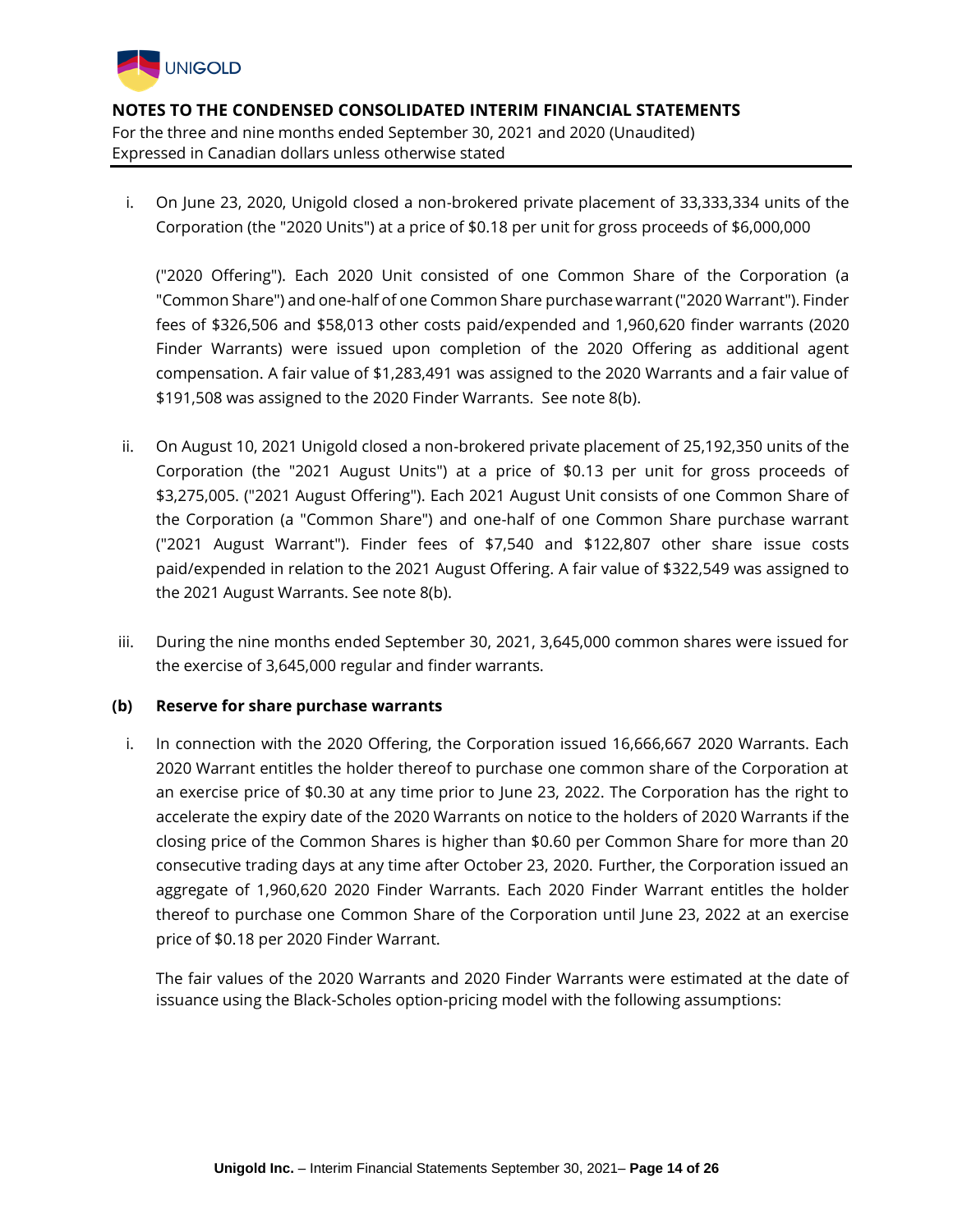

For the three and nine months ended September 30, 2021 and 2020 (Unaudited) Expressed in Canadian dollars unless otherwise stated

|                           | 2020            | 2020                   |
|---------------------------|-----------------|------------------------|
|                           | <b>Warrants</b> | <b>Finder Warrants</b> |
| Exercise price            | \$0.30          | \$0.18                 |
| Expected life             | 2 years         | 2 years                |
| Total fair value assigned | \$1,283,491     | \$191,508              |
| Expected volatility       | 105.5%          | 105.5%                 |
| Risk-free rate            | 0.30%           | 0.30%                  |
| Expected annual dividend  | Nil             | Nil                    |
| Grant date fair value     | \$0.077         | \$0.097                |

i. In connection with the 2021 August Offering, the Corporation issued 12,596,175 ("2021 August Warrants"). Each 2021 August Warrant entitles the holder thereof to purchase one common share of the Corporation at an exercise price of \$0.30 at any time prior to August 10, 2023. The Corporation has the right to accelerate the expiry date of the 2021 August Warrants on notice to the holders if the closing price of the Common Shares is higher than \$0.60 per Common Share for more than 20 consecutive trading days at any time after December 11, 2021. The fair values of the 2021 August Warrants was estimated at the date of issuance using the Black-Scholes option-pricing model with the following assumptions:

|                           | 2021 August     |
|---------------------------|-----------------|
|                           | <b>Warrants</b> |
| Exercise price            | \$0.30          |
| <b>Expected life</b>      | 2 years         |
| Total fair value assigned | \$322,549       |
| Expected volatility       | 77.34%          |
| Risk-free rate            | 0.47%           |
| Expected annual dividend  | Nil             |
| Grant date fair value     | \$0.025         |

- ii. During the nine months ended September 30, 2021:
	- a) warrant holders exercised 3,600,000 warrants for cash proceeds of \$540,000;
	- b) finder warrant holders exercised 45,000 warrants for cash proceeds of \$4,500; and
	- c) 75,000 warrants expired.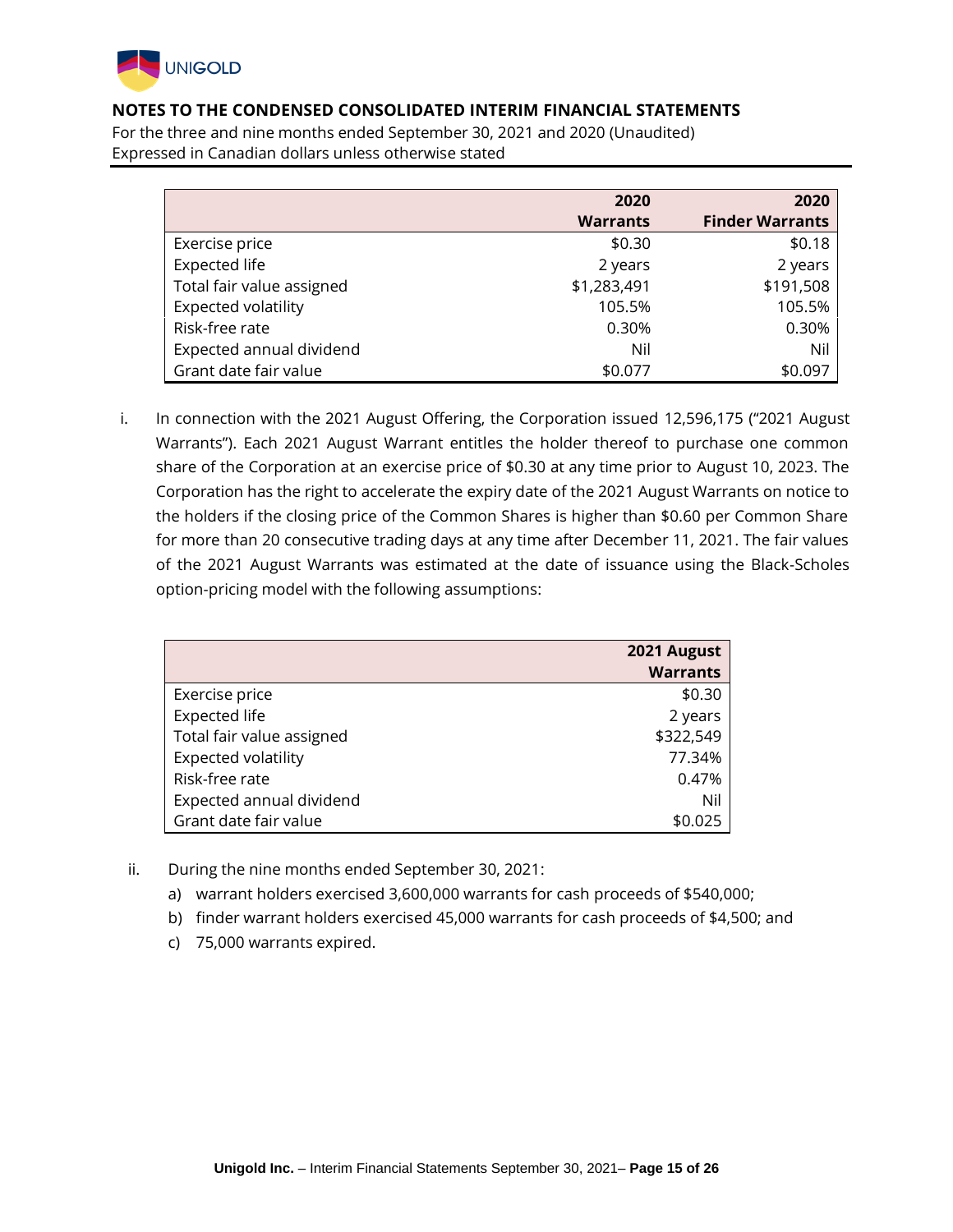

For the three and nine months ended September 30, 2021 and 2020 (Unaudited) Expressed in Canadian dollars unless otherwise stated

|                       |                    | <b>Weighted Average</b>   |                    |
|-----------------------|--------------------|---------------------------|--------------------|
|                       | <b>Number of</b>   | Remaining                 |                    |
|                       | <b>Warrants</b>    | <b>Contractual Life -</b> |                    |
| <b>Exercise Price</b> | <b>Outstanding</b> | <b>Years</b>              | <b>Expiry Date</b> |
| \$0.30                | 16,629,167         | 0.98                      | June 23, 2022      |
| \$0.18                | 1,912,470          | 0.98                      | June 23, 2022      |
| \$0.30                | 12,596,175         | 1.86                      | August 10, 2023    |
|                       | 31,137,812         |                           |                    |

The following is a summary of warrants outstanding and exercisable at September 30, 2021:

The following table summarizes the Corporation's warrants and finder warrants activity for the years ended December 31, 2020 and 2019, and for the nine months ended September 30, 2021:

|                                    |              |                  | Weighted        |
|------------------------------------|--------------|------------------|-----------------|
|                                    |              | Weighted         | average grant   |
|                                    | Number of    | average exercise | date fair value |
|                                    | warrants     | Price (\$)       | $($ \$)         |
| Balance, December 31, 2019         | 17,516,000   | 0.14             | 482,966         |
| Exercise of 2019 Offering Warrants | (12,500,000) | (0.15)           | (334, 630)      |
| Exercise of 2019 Finder Warrants   | (1,281,000)  | (0.10)           | (48, 284)       |
| 2020 Offering Warrants             | 16,666,667   | 0.30             | 1,283,491       |
| 2020 Offering Finder Warrants      | 1,960,620    | 0.18             | 191,508         |
| <b>Cancellation of Warrants</b>    | (15,000)     |                  |                 |
| Exercise of 2020 Offering Warrants | (37,500)     | (0.30)           | (2,888)         |
| Exercise of 2020 Finder Warrants   | (48, 150)    | (0.18)           | (4,703)         |
| <b>Balance, December 31, 2020</b>  | 22,261,637   | 0.26             | 1,567,459       |
| Expiry of 2019 Offering Warrants   | (75,000)     | (0.15)           | (2,005)         |
| Exercise of 2019 Offering Warrants | (3,600,000)  | (0.15)           | (96, 351)       |
| Exercise of 2019 Finder Warrants   | (45,000)     | (0.10)           | (1,696)         |
| 2021 August Offering Warrants      | 12,596,175   | 0.30             | 322,549         |
| <b>Balance, September 30, 2021</b> | 31,137,812   | \$0.29           | \$1,789,956     |

#### **(c) Reserve for share-based payments**

The Corporation has a stock option plan (the "Plan"), the purpose of which is to attract, retain and motivate management, staff and consultants by providing them with the opportunity, through share options, to acquire a proprietary interest in the Corporation and benefit from its growth. The maximum number of options to be issued under the Plan shall not exceed 10% of the total number of common shares issued and outstanding. The options are non-transferable and may be granted for a term not exceeding five years. The exercise price of the options shall be determined by the board of directors on the basis of the market price of the common shares, subject to all applicable regulatory requirements.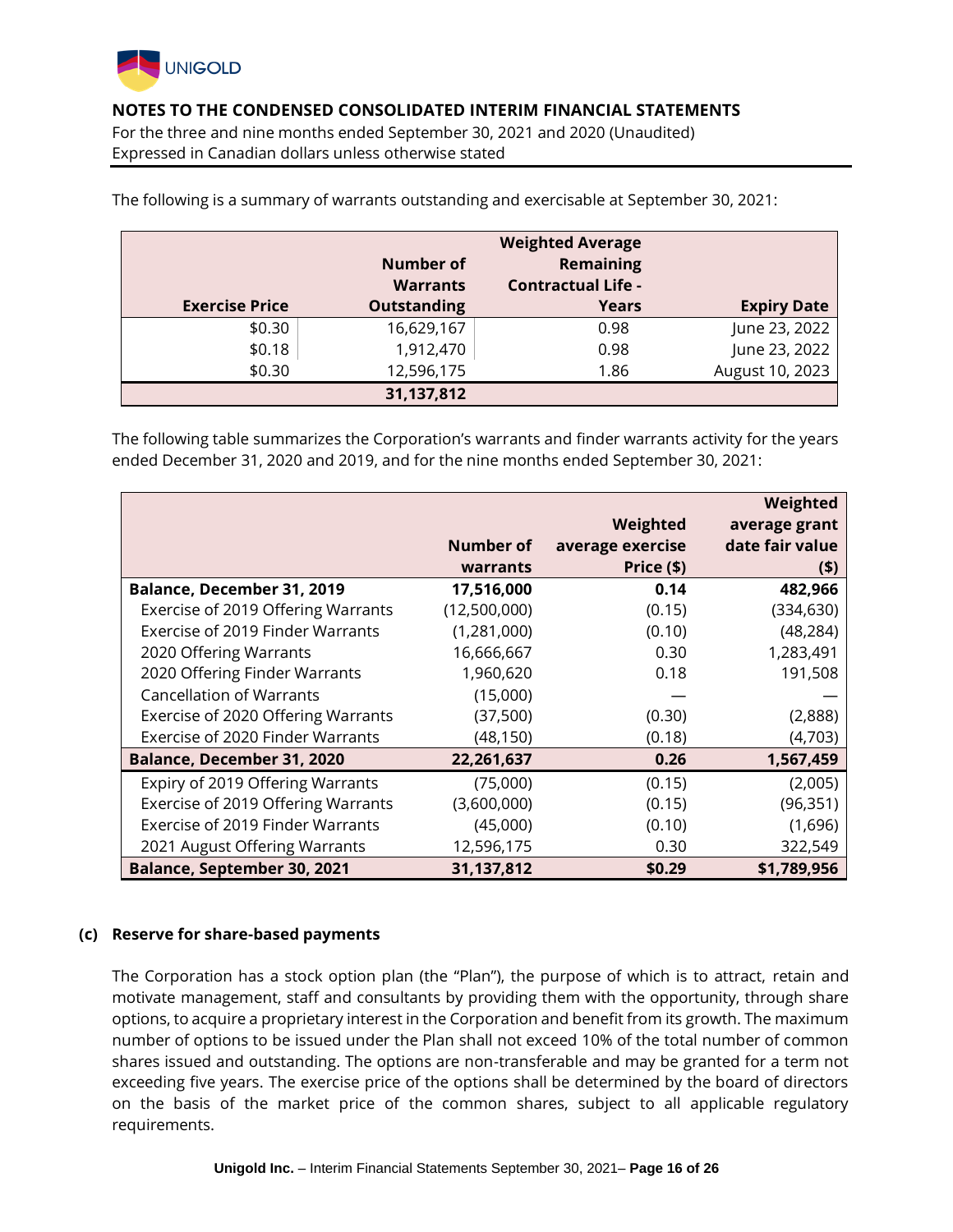

i. On March 4, 2020, the Corporation granted an aggregate of 150,000 stock options to two officers and a consultant. Each stock option allows the holder to acquire one common share of the Corporation at an exercise price of \$0.15 for a period of five years. The options vested as set out in the table below. The options were estimated using the Black-Scholes option pricing model based on the following assumptions:

| Grant date                  | March 4, 2020     | March 4, 2020     |
|-----------------------------|-------------------|-------------------|
| Number of options           | 100,000           | 50,000            |
| Exercise price              | \$0.15            | \$0.15            |
| Total fair value assigned   | \$10,336          | \$5,155           |
| Vesting period              | On the grant date | 1/4 every 90 days |
| <b>Expected life</b>        | 5.0 years         | 5.0 years         |
| Expected volatility         | 89.0%             | 89.0%             |
| Risk-free rate              | 0.88%             | 0.88%             |
| Expected annual dividends   | \$nil             | \$nil             |
| <b>Expected forfeitures</b> | Nil               | Nil               |
| Grant date fair value       | \$0.103           | \$0.103           |

ii. On September 28, 2020, the Corporation granted an aggregate of 6,000,000 stock options to directors, officers, employees and consultants. Each stock option allows the holder to acquire one common share of the Corporation at an exercise price of \$0.34 for periods of one year or two years. The options tabled in Column 1 vested on the grant date and were estimated to have a total fair value of \$521,743 using the Black-Scholes option pricing model based on the assumptions indicated.

The options tabled in Column II vested on the grant date and were estimated to have a total fair value of \$266,017, using the Black-Scholes pricing model based on the assumptions indicated.

The 500,000 stock options tabled in Column III were granted to a professional investor relations firm and, pursuant to the securities rules, these options vested 25% every quarter commencing on the date of grant.

To September 30, 2021 all stock options tabled in Columns 1 and III expired. The total fair value of \$586,961 of these options were reclassified to deficit.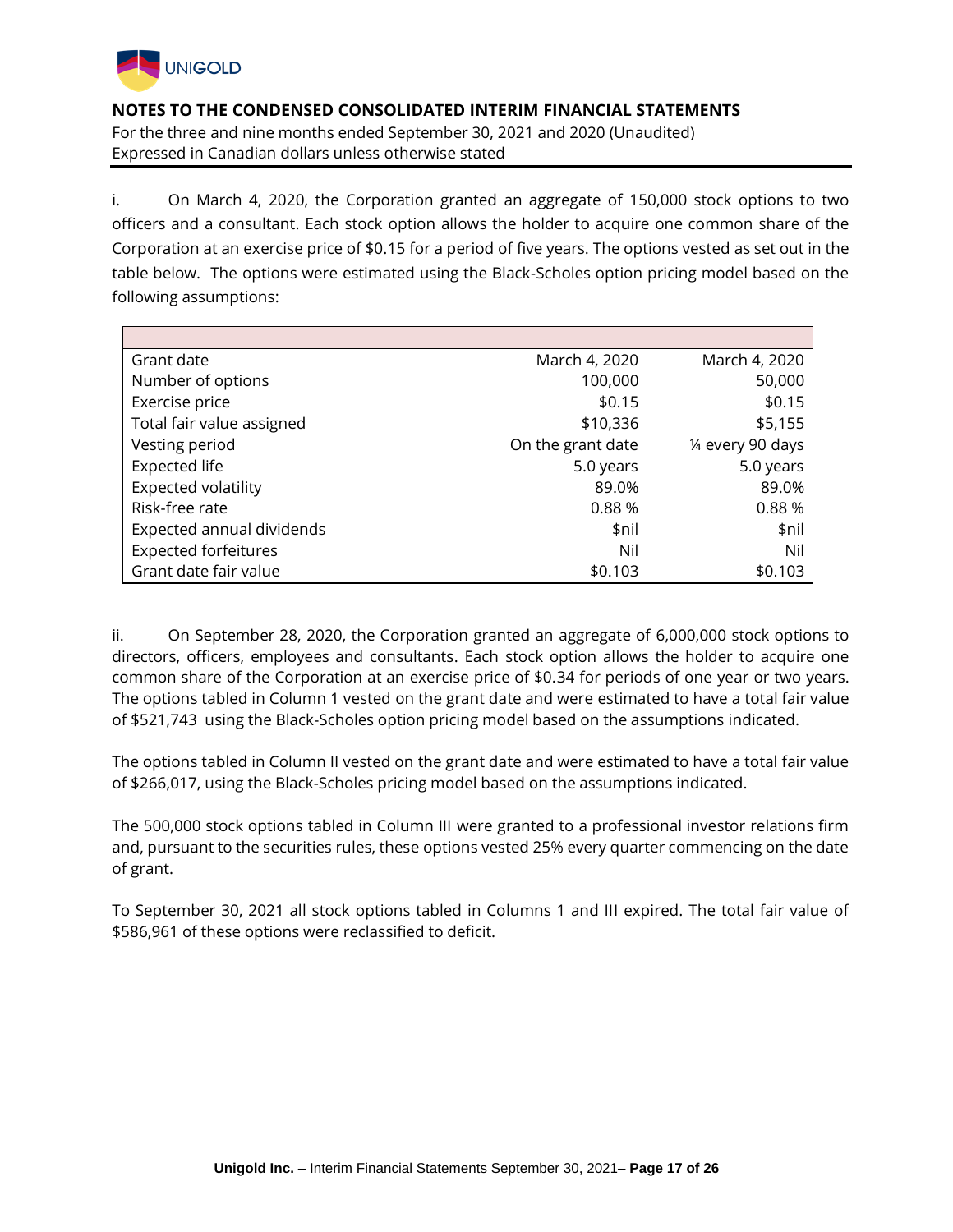

For the three and nine months ended September 30, 2021 and 2020 (Unaudited) Expressed in Canadian dollars unless otherwise stated

| Grant date                  | Sept. 28, 2020    | Sept. 28, 2020    | Sept. 28, 2020    |
|-----------------------------|-------------------|-------------------|-------------------|
| Number of options           | 4,000,000         | 1,500,000         | 500,000           |
| Exercise price              | \$0.34            | \$0.34            | \$0.34            |
| Total fair value            | \$521,743         | \$266,017         | \$65,218          |
| Vesting period              | On the grant date | On the grant date | 1⁄4 every 90 days |
| <b>Expected life</b>        | 1 year            | 2 years           | 1 year            |
| Expected volatility         | 100%              | 100%              | 100%              |
| Risk-free rate              | 0.23%             | 0.23%             | 0.23%             |
| Expected annual dividends   | \$nil             | \$nil             | \$nil             |
| <b>Expected forfeitures</b> | Nil               | Nil               | Nil               |
| Grant date fair value       | \$0.13            | \$0.177           | \$0.13            |

iii. On February 5, 2021, the Corporation granted 1,000,000 stock options to employees of Unigold Dominicana S.R.L. Each stock option allows the holder to acquire one common share of the Corporation at an exercise price of \$0.30 for up to five years from the grant date. The options vest as set out below. The options are estimated to have a fair value of \$215,062 on the grant date, using the Black-Scholes option pricing model based on the following assumptions:

| Grant date                  | February 5, 2021          |
|-----------------------------|---------------------------|
| Number of options           | 1,000,000                 |
| Exercise price              | \$0.30                    |
| Total fair value            | \$215,062                 |
| Vesting periods             | 25% every six months      |
|                             | commencing August 5, 2021 |
| <b>Expected life</b>        | 5 years                   |
| Expected volatility         | 95.32%                    |
| Risk-free rate              | 0.48%                     |
| Expected annual dividends   | \$nil                     |
| <b>Expected forfeitures</b> | Nil                       |
| Grant date fair value       | \$0.215                   |

As of the nine months ended September 30, 2021, a total of \$129,385 has been recorded as sharebased compensation expense for these options.

iv. On September 3, 2021, the Corporation granted 200,000 stock options to a newly-appointed director. Each stock option allows the holder to acquire one common of the Corporation at an exercise price of \$0.22 for up to five years from the grant date. The options vested on the date of grant. The options are estimated to have a fair value of \$41,770 on the grant date, using the Black-Scholes option pricing model based on the following assumptions: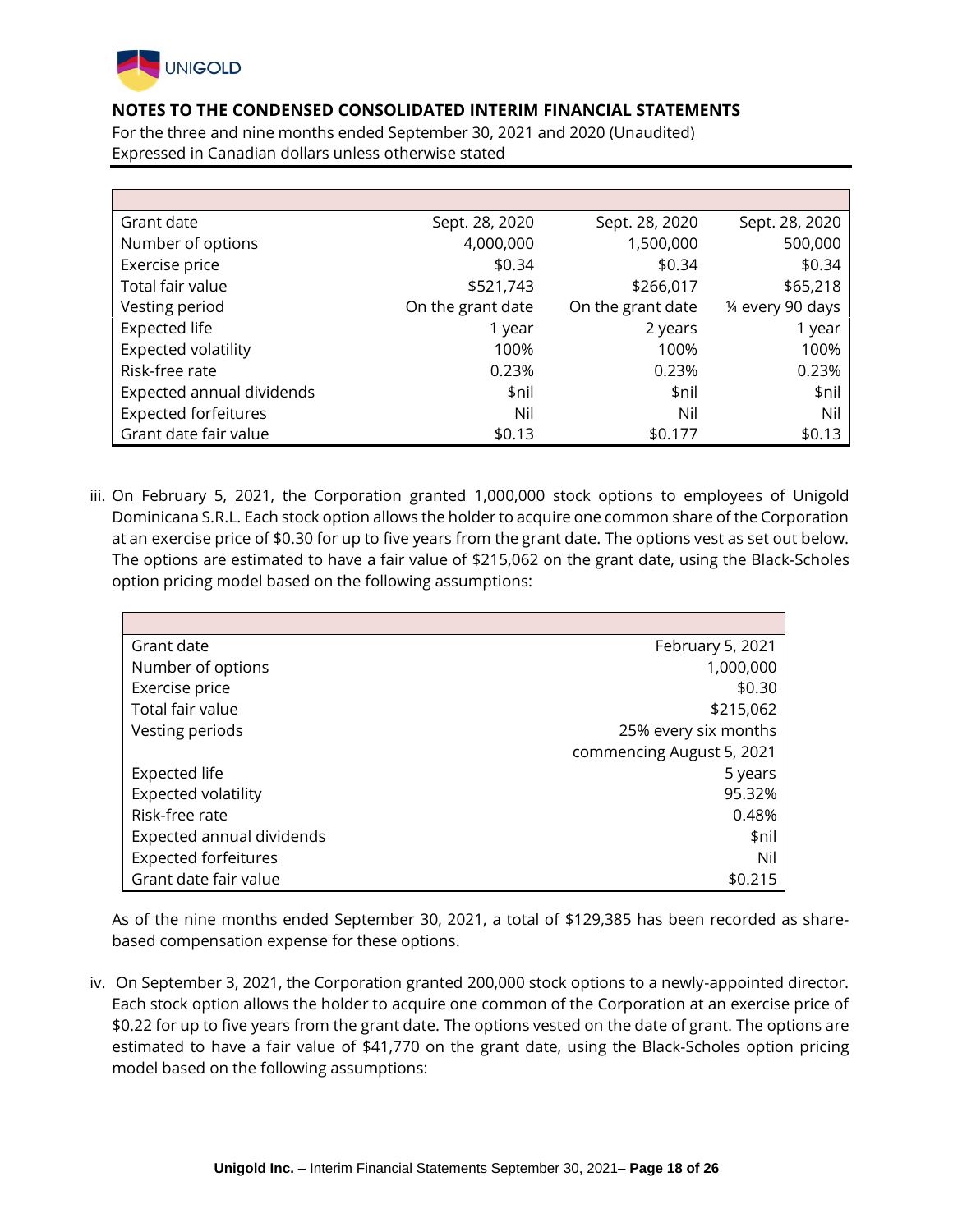

For the three and nine months ended September 30, 2021 and 2020 (Unaudited) Expressed in Canadian dollars unless otherwise stated

| Grant date                  | September 3, 2021 |
|-----------------------------|-------------------|
| Number of options           | 200,000           |
| Exercise price              | \$0.22            |
| Total fair value            | \$41,770          |
| Vesting                     | Immediatley       |
| <b>Expected life</b>        | 5 years           |
| Expected volatility         | 100%              |
| Risk-free rate              | 1.35%             |
| Expected annual dividends   | \$nil             |
| <b>Expected forfeitures</b> | Nil               |
| Grant date fair value       | \$0.205           |

The following tables summarize the Corporation's stock option activity for the year ended December 31, 2020, and the nine months ended September 30, 2021:

|                                    | Number of     | <b>Weighted average</b> |
|------------------------------------|---------------|-------------------------|
|                                    | options       | exercise price          |
| Balance, December 31, 2019         | 5,800,000     | \$0.22                  |
| Granted                            | 6,000,000     | 0.34                    |
| Granted                            | 150,000       | 0.15                    |
| Exercised, expired                 | (2, 154, 000) | (0.22)                  |
| Balance, December 31, 2020         | 9,796,000     | \$0.29                  |
| Expired (2020)                     | (4,500,000)   | (0.34)                  |
| Expired (2015)                     | (1,500,000)   | (0.35)                  |
| Granted                            | 200,000       | 0.22                    |
| Granted                            | 1,000,000     | 0.30                    |
| <b>Balance, September 30, 2021</b> | 4,996,000     | \$0.29                  |

The following table summarizes the Corporation's share-based reserve activity during the year ended December 31, 2020, and the nine months ended September 30, 2021:

|                                  | <b>Nine months</b> |                   |
|----------------------------------|--------------------|-------------------|
|                                  | ended              |                   |
|                                  | September 30,      | Year ended        |
|                                  | 2021               | December 31, 2020 |
| Balance, beginning of period     | \$1,697,134        | \$1,135,429       |
| Expired - transferred to deficit | (1, 111, 961)      | (29, 391)         |
| Granted                          | 241,388            | 798,828           |
| <b>Balance, end of period</b>    | \$826,561          | \$1,697,134       |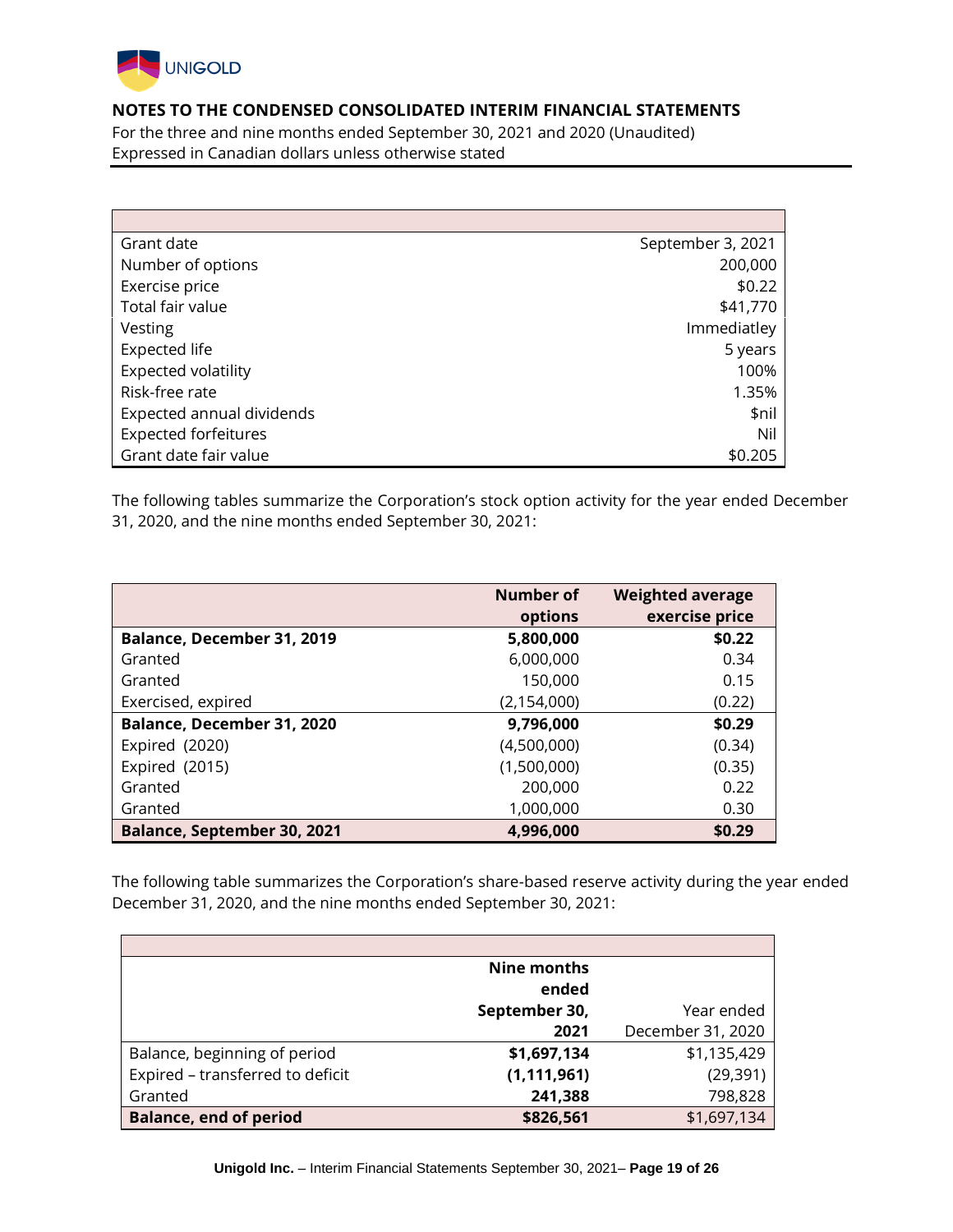

For the three and nine months ended September 30, 2021 and 2020 (Unaudited) Expressed in Canadian dollars unless otherwise stated

| <b>Exercise</b><br><b>Price</b> | <b>Number of</b><br><b>Options</b><br><b>Outstanding</b> | Weighted<br><b>Average</b><br><b>Remaining</b><br><b>Contractual</b><br>Life - Years | <b>Number of</b><br><b>Options</b><br><b>Exercisable</b> | <b>Expiry Date</b> |
|---------------------------------|----------------------------------------------------------|--------------------------------------------------------------------------------------|----------------------------------------------------------|--------------------|
| \$0.34                          | 1,500,000                                                | 1.25                                                                                 | 1,500,000                                                | September 28, 2022 |
| \$0.12                          | 150,000                                                  | 2.68                                                                                 | 150,000                                                  | March 4, 2024      |
| \$0.20                          | 1,950,000                                                | 3.24                                                                                 | 1,950,000                                                | September 25, 2024 |
| \$0.23                          | 196,000                                                  | 3.44                                                                                 | 196,000                                                  | December 6, 2024   |
| \$0.30                          | 1,000,000                                                | 4.60                                                                                 | 250,000                                                  | February 5, 2026   |
| \$0.22                          | 200,000                                                  | 3.68                                                                                 | 200,000                                                  | September 3, 2026  |
|                                 | 4,996,000                                                |                                                                                      | 4,246,000                                                |                    |

The following table summarizes the Corporation's outstanding stock options as at September 30, 2021:

## **9. Net Loss per Share**

For the nine months ended September 30, 2021 and 2020, the weighted average number of common shares outstanding was 128,308,161 (2020 – 94,158,382) and the effect of outstanding stock options and warrants on loss per share was anti-dilutive. As such, the effect of outstanding stock options and warrants used to calculate the diluted loss per share has not been disclosed for the periods presented.

## **10. Related Party and Transactions and Key Management Compensation**

## **a) Related Party Transactions**

The Corporation's related parties as defined by IAS 24, *Related Party Disclosures*, include the Corporation's subsidiaries (note 1), the Board of Directors, close family members and enterprises that are controlled by these individuals and key management as well as certain persons performing similar functions.

During the nine months ended September 30, 2021 and 2020, the Corporation entered into the following transactions with a related party:

|                                                                                           | Three months ended |           | Nine months ended<br>September 30,<br>September 30, |           |  |
|-------------------------------------------------------------------------------------------|--------------------|-----------|-----------------------------------------------------|-----------|--|
|                                                                                           | 2021<br>2020       |           | 2021<br>2020                                        |           |  |
| Compensation paid to a<br>company controlled by a key<br>management person <sup>(1)</sup> | \$16,319           | \$193,660 | \$16,319                                            | \$275,160 |  |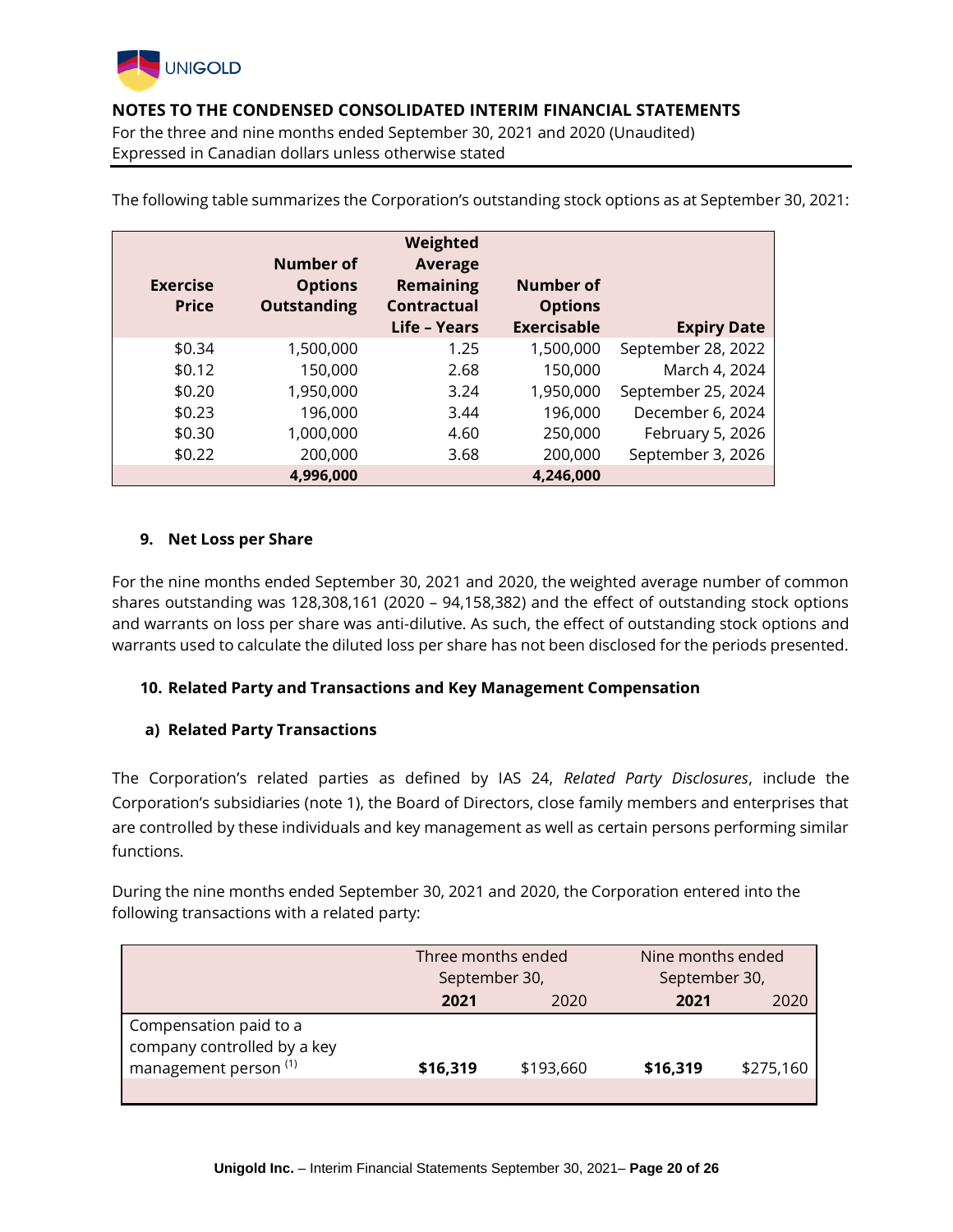

For the three and nine months ended September 30, 2021 and 2020 (Unaudited) Expressed in Canadian dollars unless otherwise stated

(1) For the three months ended September 30, 2021, \$16,319 (2020 - \$193,660) was paid to a company ("Hanson") controlled by the Chief Operating Officer ("COO") for technical services provided by the employees of Hanson for the nine months ended September 30, 2021. Effective August 1, 2020, the COO became a full-time employee of the Corporation; 100% of the fees paid to the COO, either directly or through Hanson, have been charged to exploration expenditures.

(2) For the six months ended September 30, 2020, \$275,160 was paid to Hanson.

This transaction was conducted in the normal course of operations.

## **b) Key Management**

Effective January 1, 2020, the Corporation retained Grove Corporate Services ("Grove") to provide issuer services including those provided by the Chief Financial Officer ("CFO") and Corporate Secretary, corporate communications, and administration assistance (the "Services"). During the nine months ended September 30, 2020, some of the Services were provided by another corporate services provider, namely, Marelli companies ("Marelli") and the CFO was a long-time employee, in transition to retirement.

The following is the compensation recorded for Key Management, the aggregate of which was paid to individuals, personal management corporations, Marelli, and Grove, during the nine months ended September 30, 2021, and 2020:

|                          | <b>Three months ended</b><br>September 30,<br>2021<br>2020 |           | <b>Nine months ended</b><br>September 30, |             |
|--------------------------|------------------------------------------------------------|-----------|-------------------------------------------|-------------|
|                          |                                                            |           | 2021                                      | 2020        |
| Management fees (1)(2)   | \$49,395                                                   | \$117,719 | \$505,396                                 | \$267,716   |
| Directors' fees (3)      | 25,000                                                     | 35,000    | 81,667                                    | 105,000     |
| Share-based compensation | 44,754                                                     | 788,492   | 241,388                                   | 798,828     |
|                          | \$119,149                                                  | \$941,211 | \$828,451                                 | \$1,171,544 |

(1) Includes the wages and fees incurred for the CEO, CFO, COO and Corporate Secretary; during the reporting period the COO received a bonus of one year's salary;

- (2) This figure does not include 100% of the regular compensation paid to the COO and 40% of the CEO's compensation which were re-classified to exploration expenditures; and
- (3) Directors' fees are lower in the Reporting Period as two former directors did not stand for re-election at the 2020 Annual General Meeting held October 27, 2020. A new director joined the Board in June 2021.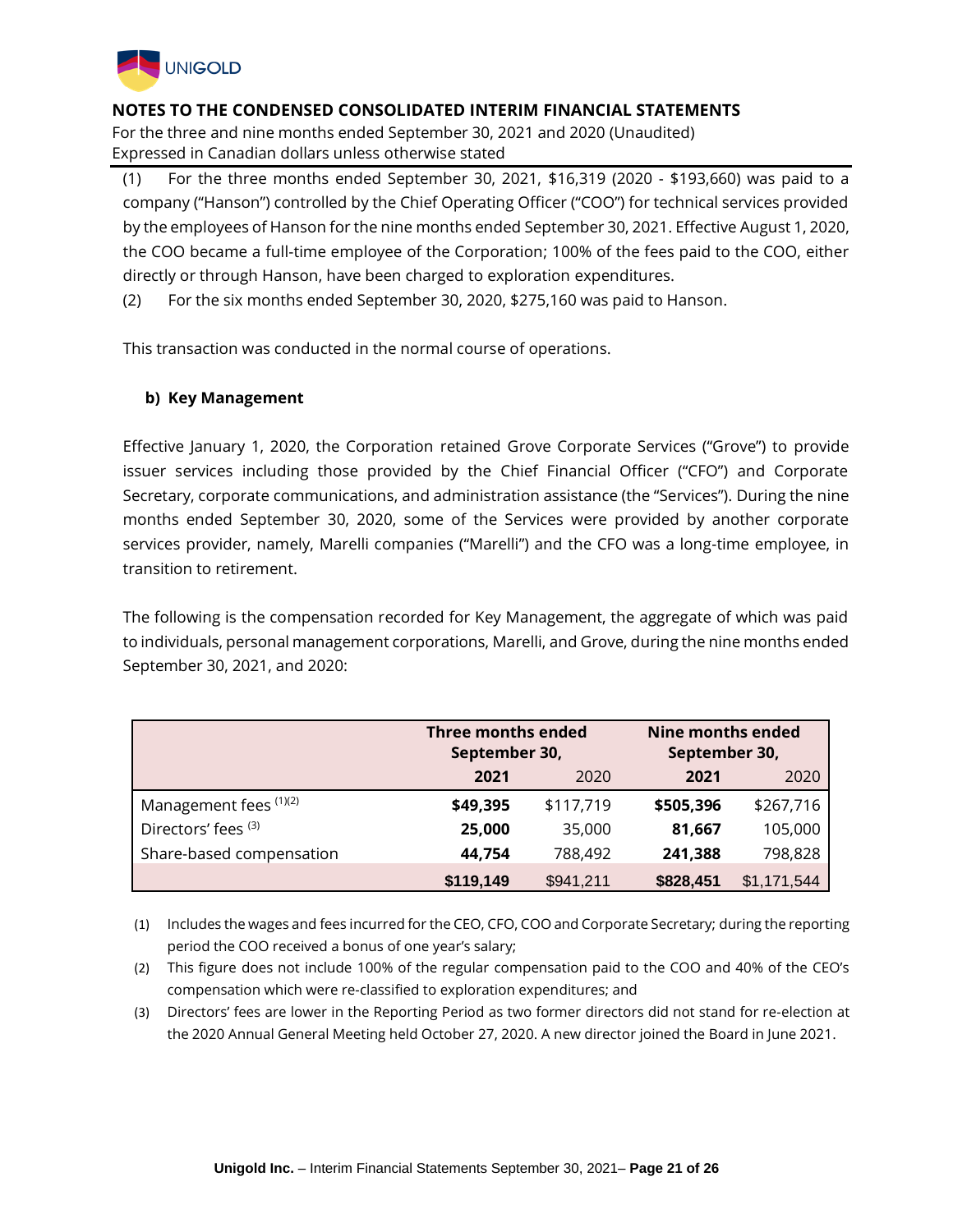

## **11. Financial Risk Management**

The Corporation's risk exposures and the impact on the Corporation's financial instruments are summarized below. There have been no changes in the risks, objectives, policies and procedures during the nine months ended September 30, 2021 and 2020.

## **(a) Credit risk**

Credit risk is the risk of loss associated with a counterparty's inability to fulfill its payment obligations. The Corporation's credit risk is primarily attributable to cash and other receivables.

Cash is held with a reputable Canadian financial institution, from which management believes the risk of loss to be minimal.

Financial instruments included in other receivables consist of sales tax due from the Federal Government of Canada. Other receivables are in good standing as of September 30, 2021. Management believes that the credit risk concentration with respect to financial instruments included in other receivables is minimal.

## **(b) Liquidity risk**

The Corporation has in place a planning and budgeting process to help determine the funds required to support the Corporation's normal operating requirements on an ongoing basis and its capital, administrative, and exploration and evaluation expenditures. The Corporation ensures that there are sufficient funds to meet its short-term requirements, taking into account its anticipated cash flows from operations and its holdings of cash.

As at September 30, 2021, the Corporation has working capital of \$2,618,911 (December 31, 2020 – \$4,391,874). This is comprised of \$2,656,871 cash and cash equivalents (December 31, 2020 – \$4,034,564) to settle current accounts payable and accrued liabilities of \$404,886 (December 31, 2020 – \$107,324). The Corporation's other current assets consist of other receivables of \$258,275 (December 31, 2020 – \$174,811) and other financial assets and prepaid expenses of \$108,651 (December 31, 2020 – \$289,823).

#### **(c) Market risk**

At the present time, the Corporation does not hold any interest in a mining property that is in production. The Corporation's viability and potential success depends on its ability to develop, exploit, and generate revenue from the development of mineral deposits. Revenue, cash flow, and profits from any future mining operations in which the Corporation is involved will be influenced by precious and/or base metal prices and by the relationship of such prices to production costs. Such prices can fluctuate widely and are affected by numerous factors beyond the Corporation's control.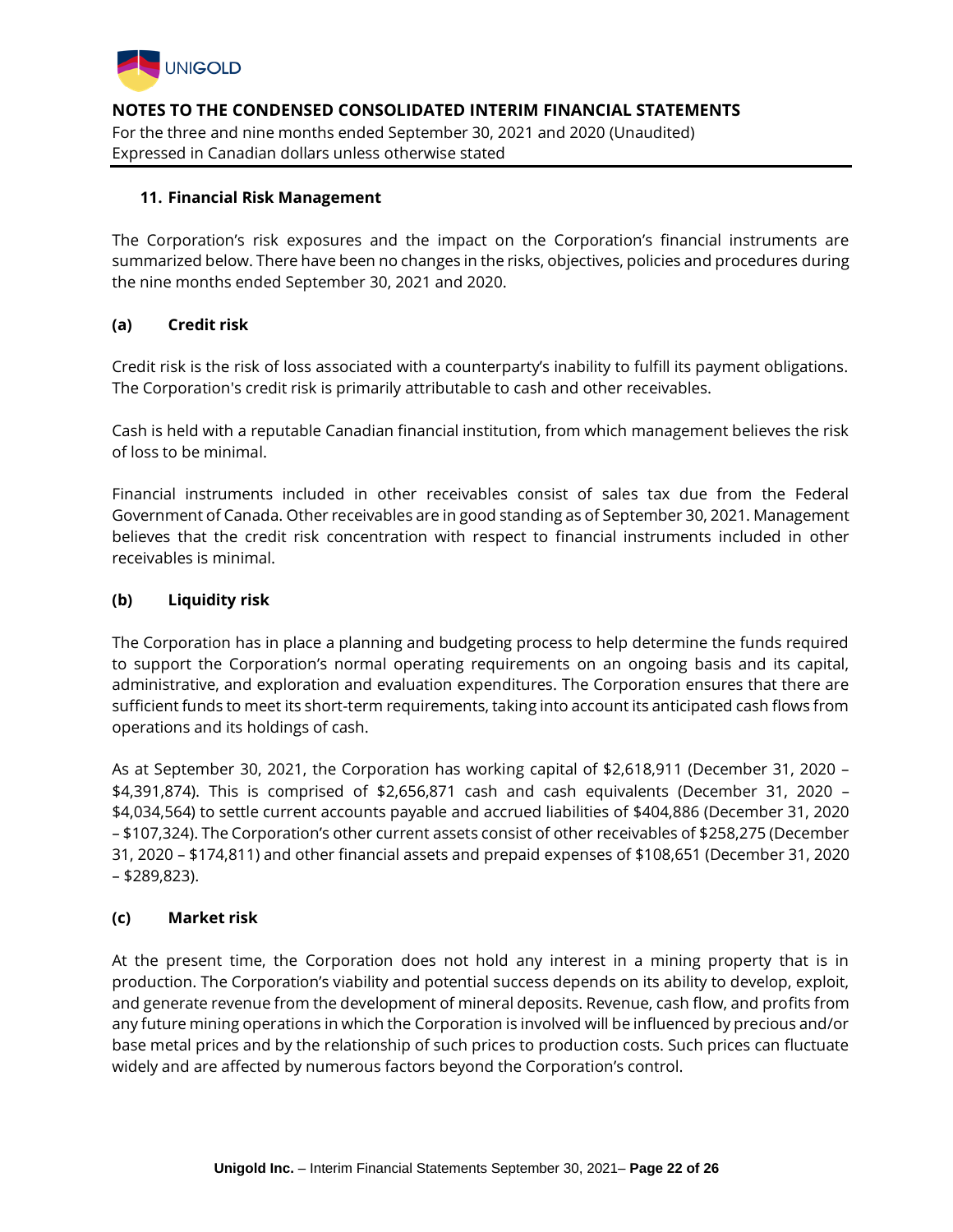

**NOTES TO THE CONDENSED CONSOLIDATED INTERIM FINANCIAL STATEMENTS** For the three and nine months ended September 30, 2021 and 2020 (Unaudited)

Expressed in Canadian dollars unless otherwise stated

## **(d) Foreign exchange risk**

The Corporation's financings are in Canadian dollars. Certain of the Corporation's subsidiary Unigold Dominicana, S.R.L.'s activities are incurred in U.S. dollars (USD) and Dominican Pesos (DOP) and are therefore subject to gains or losses due to fluctuations in foreign currency exchange rates. The Corporation is therefore subject to foreign exchange risk. As at September 30, 2021, the Corporation had foreign cash balances in the Canadian equivalent of \$98,357 (December 31, 2020 – \$308,579) and trade payables of \$43,972 (December 31, 2020 – \$30,097). Sensitivity to a plus or minus 5% change in the foreign exchange rate would have resulted in a decrease in the net assets of the Corporation in the amount of \$2,719 at September 30, 2021 (December 31, 2020 – \$13,924). The Corporation does not undertake currency hedging activities to mitigate its foreign currency risk.

## **(e) Interest rate risk**

Interest rate risk is the risk that the fair value of future cash flows of a financial instrument will fluctuate because of changes in market interest rates. The Corporation's current policy is to earn interest on investment-grade short-term deposit certificates issued by its financial institutions. The Corporation periodically monitors the investments it makes and is satisfied with the creditworthiness of its financial institutions. As of September 30, 2021, interest rate risk is minimal since the Corporation has no interest-bearing debt instruments.

A sensitivity analysis has determined that an interest rate fluctuation of 1% would not have resulted in significant fluctuation in the interest income during the nine months ended September 30, 2021.

# **(f) Fair value of financial assets and liabilities**

Fair value estimates are made at the statement of financial position date based on relevant market information and information about the financial instrument. These estimates are subjective in nature and involve uncertainties in significant matters of judgment and therefore cannot be determined with precision. Changes in assumptions could significantly affect these estimates.

The book values of cash, other receivables, and accounts payable and accrued liabilities approximate their respective fair values due to the short-term nature of these instruments.

# **12. Capital Risk Management**

The Corporation considers its capital structure to consist of equity attributable to shareholders of the Corporation which, at September 30, 2021, is \$3,591,268 (December 31, 2020 - \$5,175,031). The Corporation manages its capital structure, and makes adjustments to it, in order to have the funds available to support its exploration and corporate activities.

The Corporation's objective when managing capital is to safeguard the Corporation's ability to continue as a going concern in order to pursue the exploration of its exploration properties and maximize shareholder returns. The Corporation satisfies its capital requirements through careful management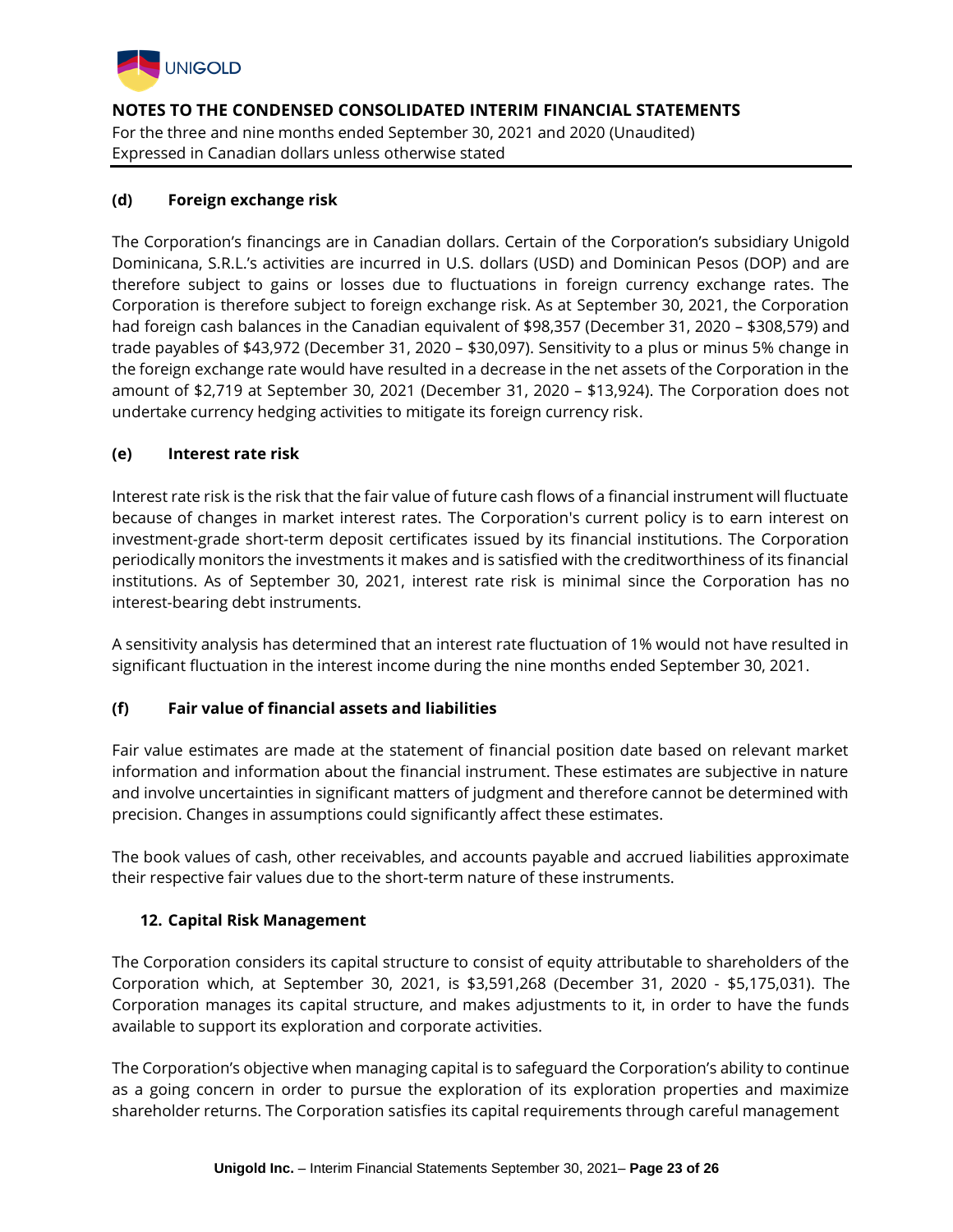

of its cash resources and by utilizing its existing credit facility or equity issues, as necessary, based on the prevalent economic conditions of both the industry and the capital markets and the underlying risk characteristics of the related assets.

Management reviews its capital management approach on an ongoing basis. The Corporation and its subsidiaries are not subject to externally imposed capital requirements other than the capital requirements of the TSX Venture Exchange which requires adequate working capital or financial resources of the greater of (i) \$50,000 and (ii) an amount required in order to maintain operations and cover general and administrative expenses for a period of 6 months. At September 30, 2021 the Corporation is compliant with Policy 2.5 of the TSX Venture Exchange.

## **13. Commitments and Contingencies**

## **(a) Legal proceedings**

The Corporation and its entities are party to certain legal proceedings arising in the ordinary course of business. In the opinion of management, there are no current legal proceedings or other claims outstanding, which, on final disposition, could have a material adverse effect on the financial position of the Corporation.

## **(b) Environmental matters**

The Corporation's exploration activities are subject to various laws and regulations governing the protection of the environment. These laws and regulations are continually changing and generally becoming more restrictive. The Corporation conducts its operations so as to protect public health and the environment and believes its operations are materially in compliance with all applicable laws and regulations. The Corporation has made, and expects to make in the future, expenditures to comply with such laws and regulations.

The Corporation has operated in the mineral exploration industry in the Dominican Republic for many years. The enforcement of environmental regulation in the Dominican Republic is evolving and the enforcement posture of government authorities is continually being reconsidered. The Corporation periodically evaluates its obligations under environmental regulations.

#### **(c) Guarantees**

The Corporation has no guarantees outstanding.

## **(d) Contingencies**

The Corporation is a party to certain employment contracts. These contracts contain clauses requiring that up to \$1,180,000 be paid on termination for other than cause. The Dominican Republic has laws requiring payments of approximately \$148,101, if those employees are terminated. As the triggering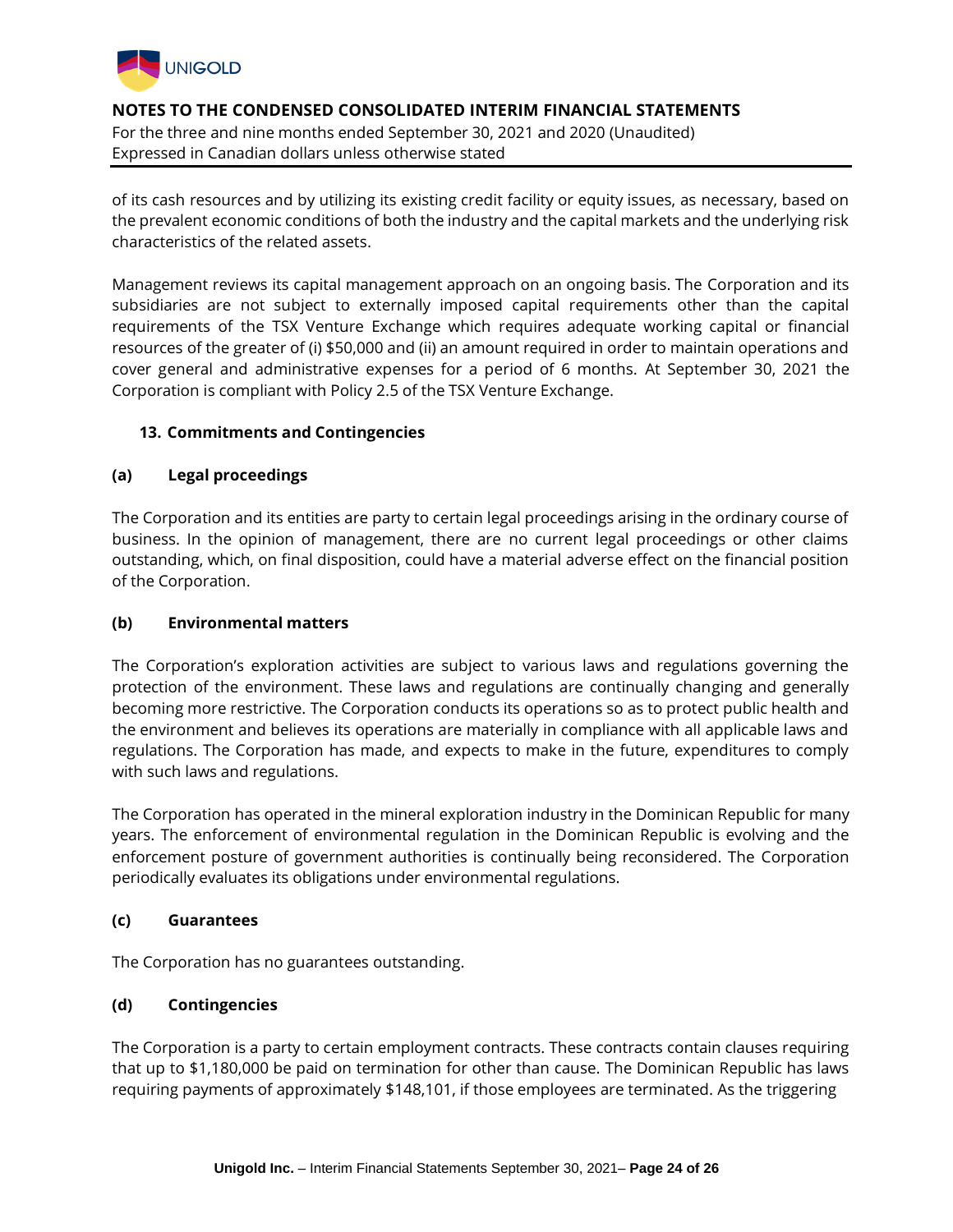

**NOTES TO THE CONDENSED CONSOLIDATED INTERIM FINANCIAL STATEMENTS** For the three and nine months ended September 30, 2021 and 2020 (Unaudited)

Expressed in Canadian dollars unless otherwise stated

event has not taken place, the contingent payments have not been reflected in these condensed consolidated interim financial statements.

The Corporation has entered into a lease for office premises in which it applies the short-term lease recognition exception. The lease is for rental space situated In the Dominican Republic and has a life of one year. The cost is expensed to the E&E costs. There are no restrictions placed upon the lessee by entering into this lease. The Corporation is applying the exemption under IFRS 16 for this short-term lease.

## **(e) Operating contractual obligations**

The Corporation has contracted Longford Exploration Services Ltd. ("Longford") to provide professional geological services in the Dominican Republic. The contract with Longford terminates on January 31, 2022 and can be extended for a further nine months by mutual agreement. The Corporation may terminate the contract in advance by paying \$200,000 and covering demobilization costs for Longford staff in the Dominican Republic.

| Year                 | Total     | 2021      | 2022 | 2023                     | 2024 | 2025                     |
|----------------------|-----------|-----------|------|--------------------------|------|--------------------------|
| Office lease         | \$4,000   | \$4,000   | $$-$ | \$-                      | \$-  | $$-$                     |
| Corporate services   | 84,000    | 84,000    |      | $\overline{\phantom{0}}$ |      |                          |
| Management fees      | 565,004   | 565,004   |      | $\overline{\phantom{0}}$ |      |                          |
| Technical services - |           |           |      |                          |      |                          |
| break fee            | 200,000   | 200,000   |      | -                        |      | $\overline{\phantom{0}}$ |
|                      | \$853,004 | \$853,004 | \$-  | \$–                      | \$–  | \$–                      |

Minimum contractual payments over the next five years are estimated as follows:

# **(f) 2015 Private Placement Rights and Options**

In connection with the 2015 private placement, an investment agreement was signed which gives Osisko Gold Royalties Ltd. ("Osisko") certain rights as long as Osisko continued to hold Unigold shares equal to at least 10% of the issued and outstanding Unigold shares on a non-diluted basis. Osisko dropped below 10% ownership based on the September 23, 2020, financing. As a result, many of the rights granted to Osisko in the 2015 placement have terminated. Osisko continues to hold an option to purchase a 2% net smelter return ("NSR") royalty on Unigold's Neita property for a consideration of \$2,000,000, exercisable 90 days following the delivery of a feasibility study. Once exercised, Unigold will have the right to repurchase a 1% NSR (being 50% of the 2% NSR held by Osisko) for \$1,000,000 until 90 days following the achievement of commercial production.

## **(g) Corporate Services Agreement**

Commencing January 1, 2020, the Corporation entered into an agreement with Grove, a private company that provides CFO and Corporate Secretarial consulting services, corporate communications and administrative services to the Corporation, at a monthly cost of \$7,000. This is an annual, renewable agreement which may be terminated by the Corporation with 90 days' written notice provided to Grove of the Corporation's intention to terminate the agreement. See note 10 - *Related Party Transactions.*